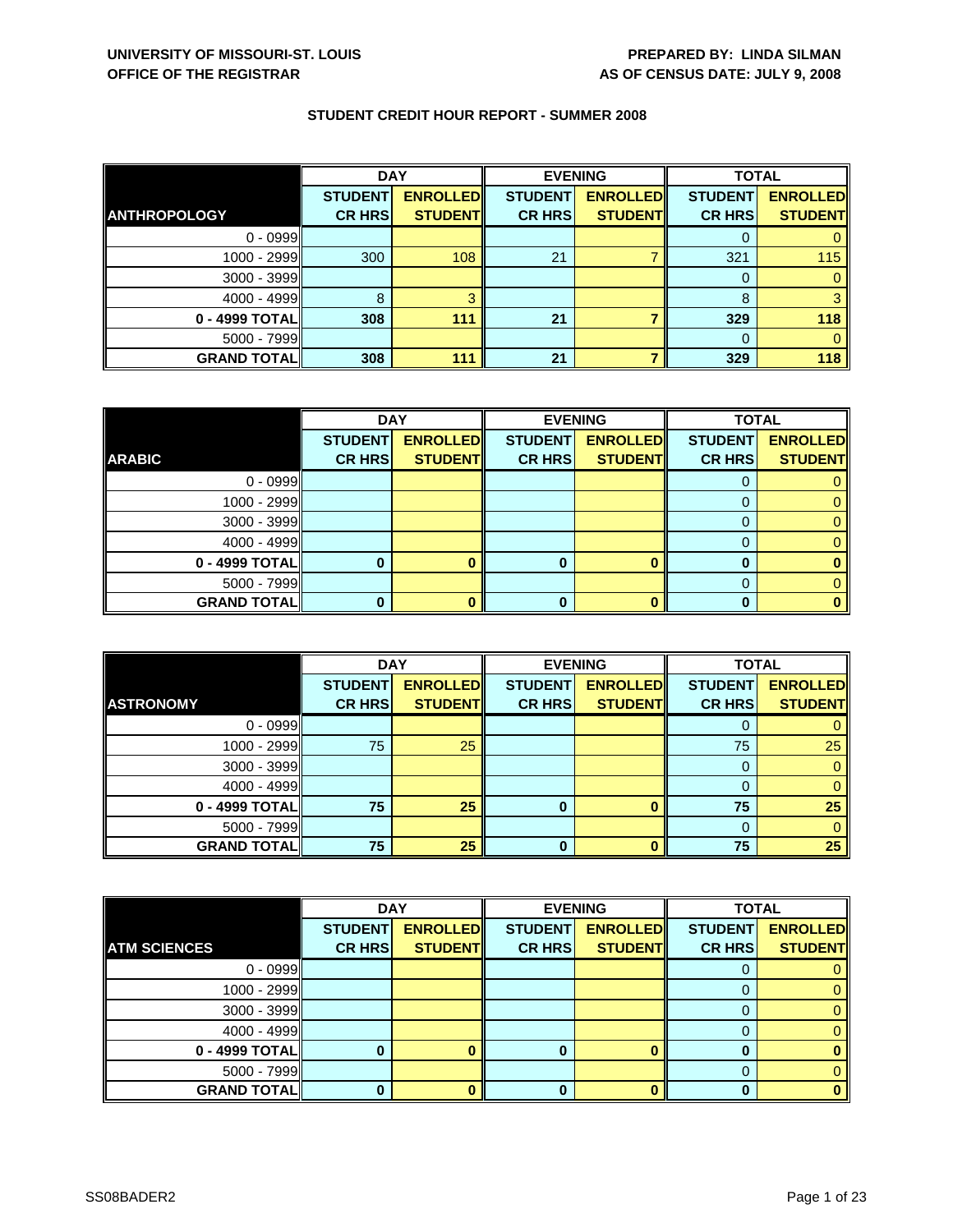|                    | <b>DAY</b>                      |                                   | <b>EVENING</b>                  |                                   | <b>TOTAL</b>                    |                                   |
|--------------------|---------------------------------|-----------------------------------|---------------------------------|-----------------------------------|---------------------------------|-----------------------------------|
| <b>BIOLOGY</b>     | <b>STUDENT</b><br><b>CR HRS</b> | <b>ENROLLED</b><br><b>STUDENT</b> | <b>STUDENT</b><br><b>CR HRS</b> | <b>ENROLLED</b><br><b>STUDENT</b> | <b>STUDENT</b><br><b>CR HRS</b> | <b>ENROLLED</b><br><b>STUDENT</b> |
|                    |                                 |                                   |                                 |                                   |                                 |                                   |
| $0 - 0999$         |                                 |                                   |                                 |                                   |                                 |                                   |
| 1000 - 2999        | 547                             | 171                               | 30                              | 15                                | 577                             | 186                               |
| $3000 - 3999$      | 3                               |                                   |                                 |                                   | 3                               |                                   |
| $4000 - 4999$      | 115                             | 47                                |                                 |                                   | 115                             | 47                                |
| 0 - 4999 TOTAL     | 665                             | 219                               | 30                              | 15                                | 695                             | 234                               |
| $5000 - 7999$      | 62                              | 35 <sup>°</sup>                   |                                 |                                   | 62                              | 35                                |
| <b>GRAND TOTAL</b> | 727                             | 254                               | 30                              | 15                                | 757                             | 269                               |

|                    | <b>DAY</b>     |                  |                | <b>EVENING</b>  | <b>TOTAL</b>   |                 |
|--------------------|----------------|------------------|----------------|-----------------|----------------|-----------------|
|                    | <b>STUDENT</b> | <b>ENROLLEDI</b> | <b>STUDENT</b> | <b>ENROLLED</b> | <b>STUDENT</b> | <b>ENROLLED</b> |
| <b>CHEMISTRY</b>   | <b>CR HRS</b>  | <b>STUDENT</b>   | <b>CR HRS</b>  | <b>STUDENT</b>  | <b>CR HRS</b>  | <b>STUDENT</b>  |
| $0 - 0999$         |                |                  |                |                 |                |                 |
| 1000 - 2999        | 251            | 73               | 366            | 122             | 617            | 195             |
| $3000 - 3999$      | 27             | 12               |                |                 | 27             | 12 <sup>°</sup> |
| $4000 - 4999$      |                |                  |                |                 |                | $\mathbf{0}$    |
| 0 - 4999 TOTAL     | 278            | 85               | 366            | 122             | 644            | 207             |
| $5000 - 7999$      | 37             | 33               |                |                 | 37             | 33              |
| <b>GRAND TOTAL</b> | 315            | 118              | 366            | 122             | 681            | 240             |

|                    | <b>DAY</b>     |                 |                | <b>EVENING</b>  | <b>TOTAL</b>   |                 |
|--------------------|----------------|-----------------|----------------|-----------------|----------------|-----------------|
|                    | <b>STUDENT</b> | <b>ENROLLED</b> | <b>STUDENT</b> | <b>ENROLLED</b> | <b>STUDENT</b> | <b>ENROLLED</b> |
| <b>CHINESE</b>     | <b>CR HRS</b>  | <b>STUDENT</b>  | <b>CR HRS</b>  | <b>STUDENT</b>  | <b>CR HRS</b>  | <b>STUDENT</b>  |
| $0 - 0999$         |                |                 |                |                 | O              |                 |
| $1000 - 2999$      |                |                 |                |                 |                |                 |
| $3000 - 3999$      |                |                 |                |                 |                |                 |
| $4000 - 4999$      |                |                 |                |                 | 0              |                 |
| 0 - 4999 TOTAL     |                |                 |                |                 |                |                 |
| $5000 - 7999$      |                |                 |                |                 |                |                 |
| <b>GRAND TOTAL</b> |                |                 | 0              |                 |                |                 |

|                         | <b>DAY</b>     |                 | <b>EVENING</b> |                 | <b>TOTAL</b>   |                 |
|-------------------------|----------------|-----------------|----------------|-----------------|----------------|-----------------|
|                         | <b>STUDENT</b> | <b>ENROLLED</b> | <b>STUDENT</b> | <b>ENROLLED</b> | <b>STUDENT</b> | <b>ENROLLED</b> |
| <b>COMPUTER SCIENCE</b> | <b>CR HRS</b>  | <b>STUDENT</b>  | <b>CR HRS</b>  | <b>STUDENT</b>  | <b>CR HRS</b>  | <b>STUDENT</b>  |
| $0 - 0999$              |                |                 |                |                 | O              | 0               |
| 1000 - 2999             |                |                 | 90             | 30              | 90             | 30              |
| $3000 - 3999$           |                |                 |                |                 | 0              | $\mathbf{0}$    |
| $4000 - 4999$           | 6              |                 | 39             | 13              | 45             | 15              |
| $0 - 4999$ TOTAL        | 6              |                 | 129            | 43              | 135            | 45              |
| $5000 - 7999$           | 36             | 12              |                |                 | 36             | 12 <sup>7</sup> |
| <b>GRAND TOTAL</b>      | 42             | 14              | 129            | 43              | 171            | 57              |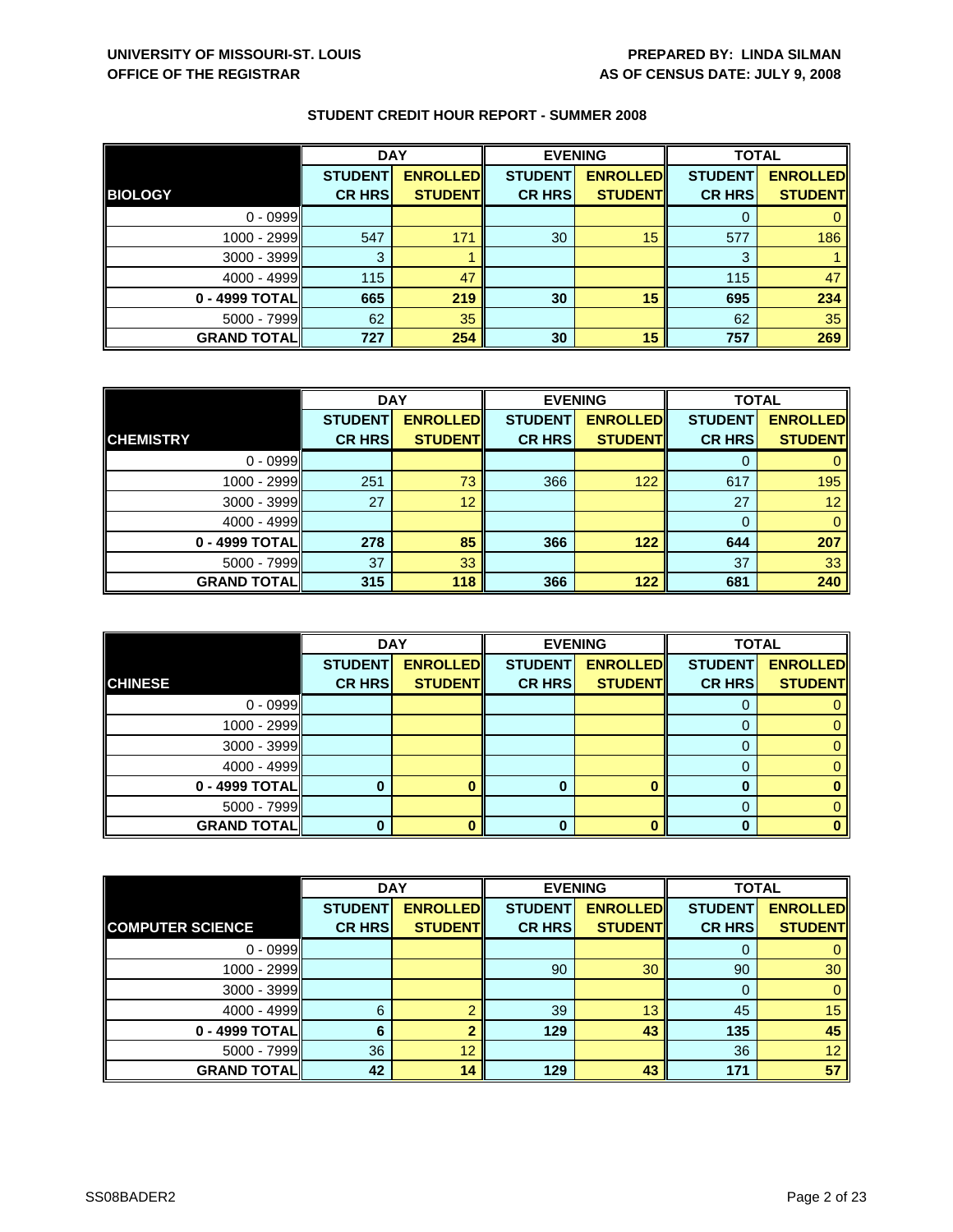|                         | <b>DAY</b>     |                 | <b>EVENING</b> |                 | <b>TOTAL</b>   |                 |
|-------------------------|----------------|-----------------|----------------|-----------------|----------------|-----------------|
|                         | <b>STUDENT</b> | <b>ENROLLED</b> | <b>STUDENT</b> | <b>ENROLLED</b> | <b>STUDENT</b> | <b>ENROLLED</b> |
| <b>CRIMINAL JUSTICE</b> | <b>CR HRS</b>  | <b>STUDENT</b>  | <b>CR HRS</b>  | <b>STUDENT</b>  | <b>CR HRS</b>  | <b>STUDENT</b>  |
| $0 - 0999$              |                |                 |                |                 |                |                 |
| $1000 - 2999$           | 252            | 84              | 90             | 30              | 342            | 114             |
| $3000 - 3999$           | 20             | 6               |                |                 | 20             | 6               |
| $4000 - 4999$           | 90             | 30              | 45             | 15              | 135            | 45              |
| 0 - 4999 TOTALI         | 362            | 120             | 135            | 45              | 497            | 165             |
| $5000 - 7999$           | 14             | 5               |                |                 | 14             | 5               |
| <b>GRAND TOTAL</b>      | 376            | 125             | 135            | 45              | 511            | 170             |

|                    | <b>DAY</b>     |                  | <b>EVENING</b> |                 | <b>TOTAL</b>   |                 |
|--------------------|----------------|------------------|----------------|-----------------|----------------|-----------------|
|                    | <b>STUDENT</b> | <b>ENROLLEDI</b> | <b>STUDENT</b> | <b>ENROLLED</b> | <b>STUDENT</b> | <b>ENROLLED</b> |
| <b>ECONOMICS</b>   | <b>CR HRS</b>  | <b>STUDENT</b>   | <b>CR HRS</b>  | <b>STUDENT</b>  | <b>CR HRS</b>  | <b>STUDENT</b>  |
| $0 - 0999$         |                |                  |                |                 |                |                 |
| 1000 - 2999        | 124            | 56               | 192            | 64              | 316            | 120             |
| $3000 - 3999$      | 21             |                  |                |                 | 21             |                 |
| $4000 - 4999$      | 5              | റ                |                |                 | 5              |                 |
| 0 - 4999 TOTAL     | 150            | 65               | 192            | 64              | 342            | 129             |
| $5000 - 7999$      | 40             | 14               |                |                 | 40             | 14              |
| <b>GRAND TOTAL</b> | 190            | 79               | 192            | 64              | 382            | 143             |

|                     | <b>DAY</b>     |                 |                | <b>EVENING</b>  | <b>TOTAL</b>   |                 |
|---------------------|----------------|-----------------|----------------|-----------------|----------------|-----------------|
|                     | <b>STUDENT</b> | <b>ENROLLED</b> | <b>STUDENT</b> | <b>ENROLLED</b> | <b>STUDENT</b> | <b>ENROLLED</b> |
| <b>ENGLISH</b>      | <b>CR HRS</b>  | <b>STUDENT</b>  | <b>CR HRS</b>  | <b>STUDENT</b>  | <b>CR HRS</b>  | <b>STUDENT</b>  |
| $0 - 0999$          |                |                 |                |                 | 0              | $\mathbf{0}$    |
| 1000 - 2999         | 165            | 55              | 15             | 5               | 180            | 60              |
| $3000 - 3999$       | 534            | 178             | 195            | 65              | 729            | 243             |
| $4000 - 4999$       | 66             | 22              |                |                 | 66             | 22              |
| 0 - 4999 TOTAL      | 765            | 255             | 210            | 70              | 975            | 325             |
| $5000 - 7999$       | 102            | 34              |                |                 | 102            | 34              |
| <b>GRAND TOTALI</b> | 867            | 289             | 210            | 70              | 1,077          | 359             |

|                            | <b>DAY</b>     |                 |                | <b>EVENING</b>  | <b>TOTAL</b>   |                 |
|----------------------------|----------------|-----------------|----------------|-----------------|----------------|-----------------|
| <b>ENGLISH AS A SECOND</b> | <b>STUDENT</b> | <b>ENROLLED</b> | <b>STUDENT</b> | <b>ENROLLED</b> | <b>STUDENT</b> | <b>ENROLLED</b> |
| LANGUAGE                   | <b>CR HRS</b>  | <b>STUDENT</b>  | <b>CR HRS</b>  | <b>STUDENT</b>  | <b>CR HRS</b>  | <b>STUDENT</b>  |
| $0 - 0999$                 |                |                 |                |                 |                |                 |
| $1000 - 2999$              |                |                 |                |                 |                | 0.              |
| $3000 - 3999$              |                |                 |                |                 | O              | 0               |
| $4000 - 4999$              |                |                 |                |                 |                |                 |
| $0 - 4999$ TOTAL           |                |                 |                |                 |                |                 |
| $5000 - 7999$              |                |                 |                |                 | 0              |                 |
| <b>GRAND TOTAL</b>         |                |                 |                |                 |                |                 |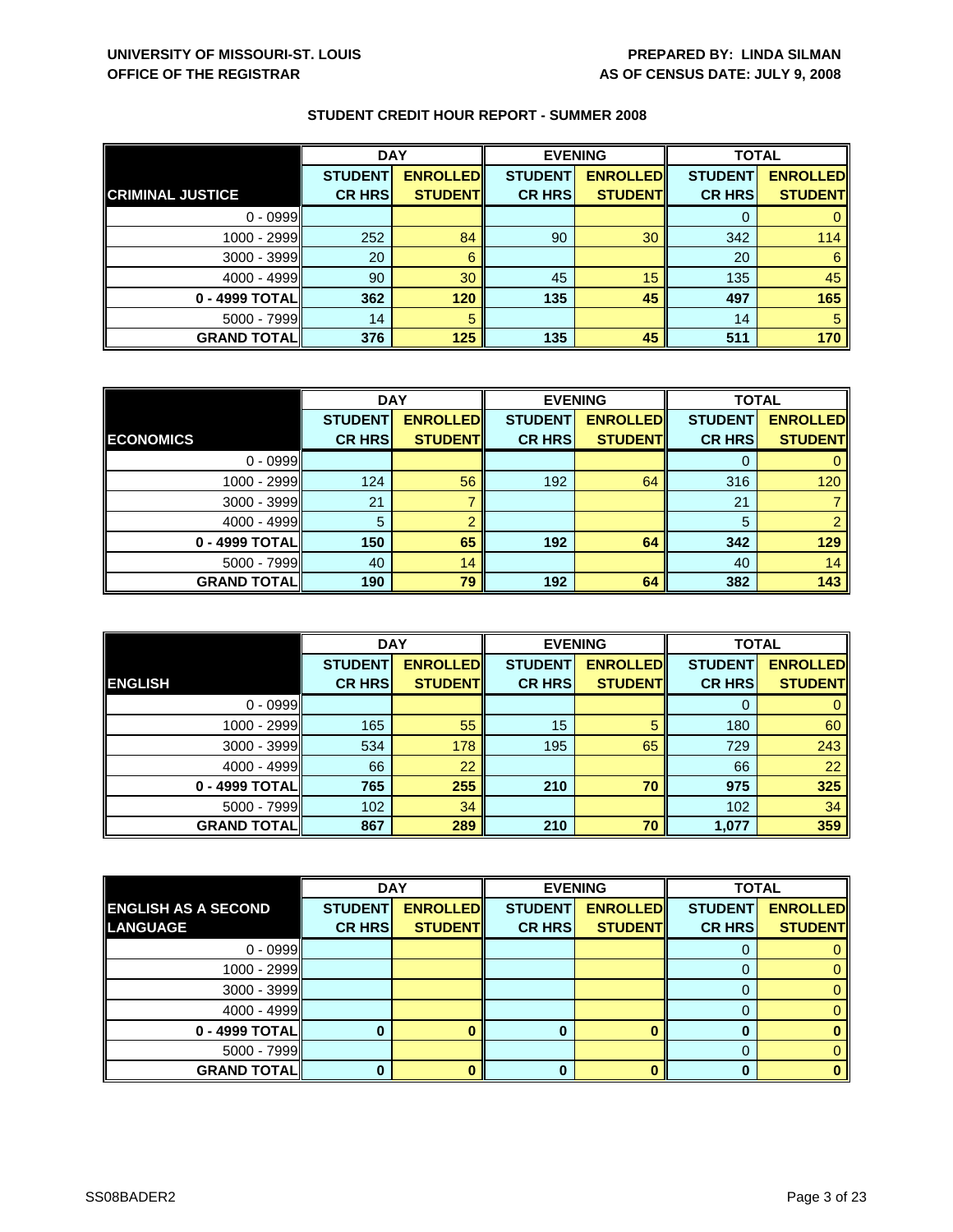|                         | <b>DAY</b>     |                 | <b>EVENING</b> |                 | <b>TOTAL</b>   |                 |
|-------------------------|----------------|-----------------|----------------|-----------------|----------------|-----------------|
|                         | <b>STUDENT</b> | <b>ENROLLED</b> | <b>STUDENT</b> | <b>ENROLLED</b> | <b>STUDENT</b> | <b>ENROLLED</b> |
| <b>FOREIGN LANGUAGE</b> | <b>CR HRS</b>  | <b>STUDENT</b>  | <b>CR HRS</b>  | <b>STUDENT</b>  | <b>CR HRS</b>  | <b>STUDENT</b>  |
| $0 - 0999$              |                |                 |                |                 |                |                 |
| 1000 - 2999             |                |                 |                |                 | ◠              |                 |
| $3000 - 3999$           |                |                 |                |                 |                |                 |
| $4000 - 4999$           |                |                 |                |                 |                |                 |
| 0 - 4999 TOTAL          |                |                 |                |                 |                |                 |
| $5000 - 7999$           |                |                 |                |                 |                |                 |
| <b>GRAND TOTAL</b>      |                |                 |                |                 |                |                 |

|                    | <b>DAY</b>     |                 |                | <b>EVENING</b>  | <b>TOTAL</b>   |                 |
|--------------------|----------------|-----------------|----------------|-----------------|----------------|-----------------|
|                    | <b>STUDENT</b> | <b>ENROLLED</b> | <b>STUDENT</b> | <b>ENROLLED</b> | <b>STUDENT</b> | <b>ENROLLED</b> |
| <b>FRENCH</b>      | <b>CR HRS</b>  | <b>STUDENT</b>  | <b>CR HRS</b>  | <b>STUDENT</b>  | <b>CR HRS</b>  | <b>STUDENT</b>  |
| $0 - 0999$         |                |                 |                |                 |                |                 |
| 1000 - 2999        | 111            | 23              |                |                 | 111            | 23              |
| $3000 - 3999$      |                |                 |                |                 | 0              |                 |
| 4000 - 4999        |                |                 |                |                 |                | 0               |
| 0 - 4999 TOTAL     | 111            | 23              | 0              | $\Omega$        | 111            | 23              |
| $5000 - 7999$      |                |                 |                |                 | 0              |                 |
| <b>GRAND TOTAL</b> | 111            | 23              | ŋ              | n               | 111            | 23              |

|                     | <b>DAY</b>     |                 |                | <b>EVENING</b>  | <b>TOTAL</b>   |                 |
|---------------------|----------------|-----------------|----------------|-----------------|----------------|-----------------|
|                     | <b>STUDENT</b> | <b>ENROLLED</b> | <b>STUDENT</b> | <b>ENROLLED</b> | <b>STUDENT</b> | <b>ENROLLED</b> |
| <b>GEOGRAPHY</b>    | <b>CR HRS</b>  | <b>STUDENT</b>  | <b>CR HRS</b>  | <b>STUDENT</b>  | <b>CR HRS</b>  | <b>STUDENT</b>  |
| $0 - 0999$          |                |                 |                |                 | O              |                 |
| $1000 - 2999$       | 69             | 23              |                |                 | 69             | 23              |
| $3000 - 3999$       |                |                 |                |                 | 0              |                 |
| $4000 - 4999$       |                |                 |                |                 | 0              |                 |
| 0 - 4999 TOTAL      | 69             | 23              | 0              |                 | 69             | 23              |
| $5000 - 7999$       |                |                 |                |                 | $\Omega$       |                 |
| <b>GRAND TOTALI</b> | 69             | 23              | 0              |                 | 69             | 23              |

|                    | <b>DAY</b>     |                 |                | <b>EVENING</b>  | <b>TOTAL</b>   |                 |
|--------------------|----------------|-----------------|----------------|-----------------|----------------|-----------------|
|                    | <b>STUDENT</b> | <b>ENROLLED</b> | <b>STUDENT</b> | <b>ENROLLED</b> | <b>STUDENT</b> | <b>ENROLLED</b> |
| <b>GEOLOGY</b>     | <b>CR HRS</b>  | <b>STUDENT</b>  | <b>CR HRS</b>  | <b>STUDENT</b>  | <b>CR HRS</b>  | <b>STUDENT</b>  |
| $0 - 0999$         |                |                 |                |                 | O              | 0               |
| $1000 - 2999$      |                |                 | 141            | 40              | 141            | 40              |
| $3000 - 3999$      |                |                 |                |                 | 0              | $\mathbf{0}$    |
| $4000 - 4999$      |                |                 |                |                 | 0              | $\mathbf{0}$    |
| 0 - 4999 TOTAL     |                |                 | 141            | 40              | 141            | 40              |
| $5000 - 7999$      |                |                 |                |                 | $\Omega$       | $\mathbf{0}$    |
| <b>GRAND TOTAL</b> | O              |                 | 141            | 40              | 141            | 40              |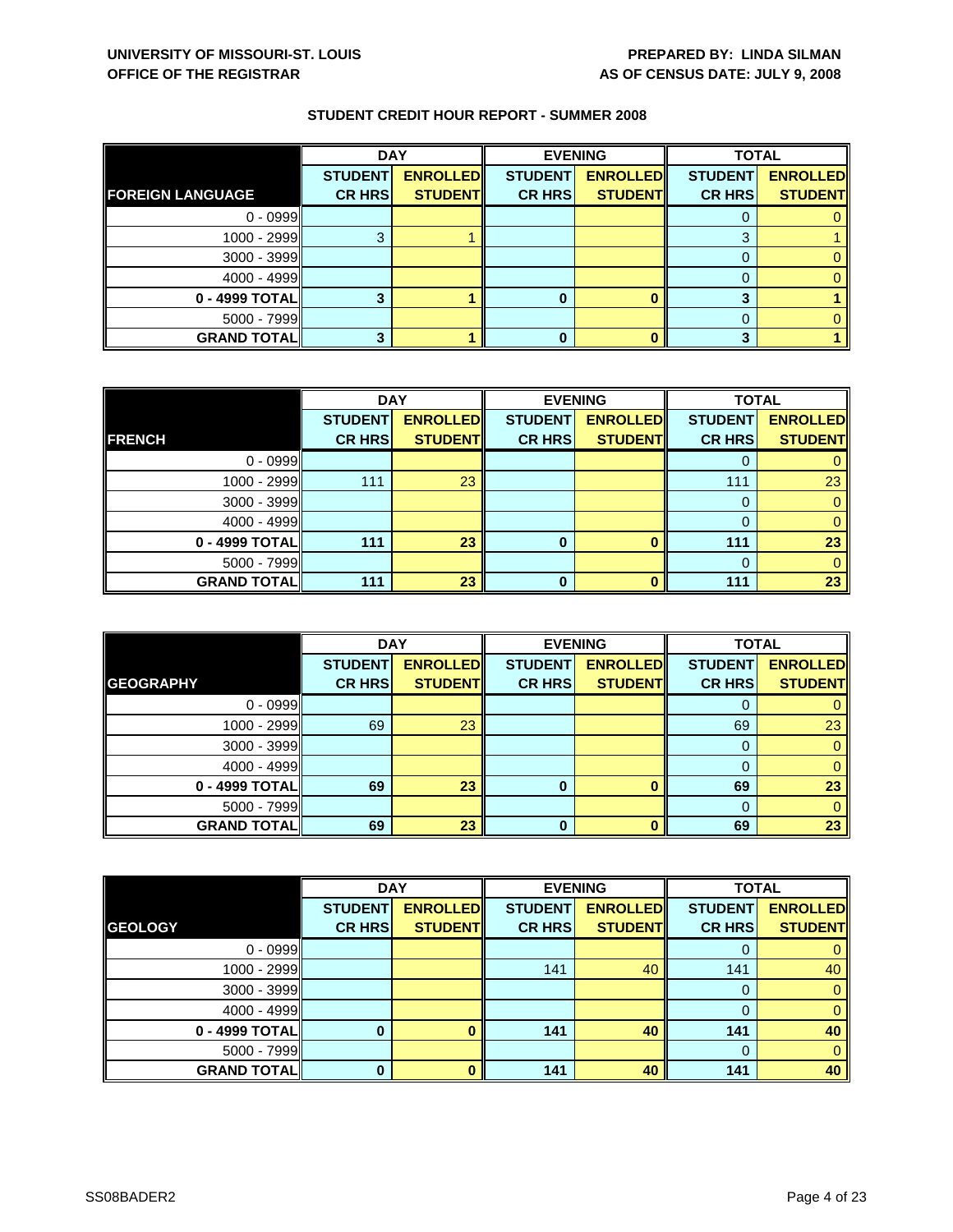|                    | <b>DAY</b>                      |                                   |                                 | <b>EVENING</b>                    |                                 | <b>TOTAL</b>                      |  |
|--------------------|---------------------------------|-----------------------------------|---------------------------------|-----------------------------------|---------------------------------|-----------------------------------|--|
| <b>GERMAN</b>      | <b>STUDENT</b><br><b>CR HRS</b> | <b>ENROLLED</b><br><b>STUDENT</b> | <b>STUDENT</b><br><b>CR HRS</b> | <b>ENROLLED</b><br><b>STUDENT</b> | <b>STUDENT</b><br><b>CR HRS</b> | <b>ENROLLED</b><br><b>STUDENT</b> |  |
|                    |                                 |                                   |                                 |                                   |                                 |                                   |  |
| $0 - 0999$         |                                 |                                   |                                 |                                   |                                 |                                   |  |
| 1000 - 2999        | 18                              | ĥ                                 |                                 |                                   | 18                              | 6                                 |  |
| 3000 - 3999        |                                 |                                   |                                 |                                   |                                 |                                   |  |
| $4000 - 4999$      |                                 |                                   |                                 |                                   |                                 |                                   |  |
| 0 - 4999 TOTAL     | 18                              |                                   |                                 |                                   | 18                              |                                   |  |
| $5000 - 7999$      |                                 |                                   |                                 |                                   |                                 |                                   |  |
| <b>GRAND TOTAL</b> | 18                              |                                   |                                 |                                   | 18                              |                                   |  |

|                    | <b>DAY</b>     |                 |                | <b>EVENING</b>  | <b>TOTAL</b>   |                 |
|--------------------|----------------|-----------------|----------------|-----------------|----------------|-----------------|
|                    | <b>STUDENT</b> | <b>ENROLLED</b> | <b>STUDENT</b> | <b>ENROLLED</b> | <b>STUDENT</b> | <b>ENROLLED</b> |
| <b>GERONTOLOGY</b> | <b>CR HRS</b>  | <b>STUDENT</b>  | <b>CR HRS</b>  | <b>STUDENT</b>  | <b>CR HRS</b>  | <b>STUDENT</b>  |
| $0 - 0999$         |                |                 |                |                 | O              | 0.              |
| 1000 - 2999        | 6              |                 |                |                 | 6              | 2               |
| 3000 - 3999        |                |                 |                |                 | 0              | $\mathbf{0}$    |
| $4000 - 4999$      |                |                 |                |                 | $\Omega$       | $\mathbf{0}$    |
| 0 - 4999 TOTAL     | 6              |                 | 0              |                 | 6              |                 |
| 5000 - 7999        | 72             | 26              |                |                 | 72             | 26              |
| <b>GRAND TOTAL</b> | 78             | 28              | 0              |                 | 78             | 28              |

|                             | <b>DAY</b>     |                 |                | <b>EVENING</b>  | <b>TOTAL</b>   |                 |
|-----------------------------|----------------|-----------------|----------------|-----------------|----------------|-----------------|
|                             | <b>STUDENT</b> | <b>ENROLLED</b> | <b>STUDENT</b> | <b>ENROLLED</b> | <b>STUDENT</b> | <b>ENROLLED</b> |
| <b>GREEK ANCIENT/MODERN</b> | <b>CR HRS</b>  | <b>STUDENT</b>  | <b>CR HRS</b>  | <b>STUDENT</b>  | <b>CR HRS</b>  | <b>STUDENT</b>  |
| $0 - 0999$                  |                |                 |                |                 | O              |                 |
| 1000 - 2999                 | 25             |                 |                |                 | 25             |                 |
| $3000 - 3999$               |                |                 |                |                 |                |                 |
| $4000 - 4999$               |                |                 |                |                 |                |                 |
| 0 - 4999 TOTAL              | 25             |                 |                | n               | 25             |                 |
| $5000 - 7999$               |                |                 |                |                 | 0              |                 |
| <b>GRAND TOTAL</b>          | 25             |                 | 0              |                 | 25             |                 |

|                    | <b>DAY</b>     |                 | <b>EVENING</b> |                 | <b>TOTAL</b>   |                 |
|--------------------|----------------|-----------------|----------------|-----------------|----------------|-----------------|
|                    | <b>STUDENT</b> | <b>ENROLLED</b> | <b>STUDENT</b> | <b>ENROLLED</b> | <b>STUDENT</b> | <b>ENROLLED</b> |
| <b>HISTORY</b>     | <b>CR HRS</b>  | <b>STUDENT</b>  | <b>CR HRS</b>  | <b>STUDENT</b>  | <b>CR HRS</b>  | <b>STUDENT</b>  |
| $0 - 0999$         |                |                 |                |                 | 0              | $\mathbf{0}$    |
| 1000 - 2999        | 168            | 56              |                |                 | 168            | 56              |
| $3000 - 3999$      | 183            | 61              |                |                 | 183            | 61              |
| $4000 - 4999$      |                | 5               |                |                 |                | 5               |
| 0 - 4999 TOTAL     | 358            | 122             | $\bf{0}$       |                 | 358            | 122             |
| $5000 - 7999$      | 211            | 57              |                |                 | 211            | 57              |
| <b>GRAND TOTAL</b> | 569            | 179             | $\bf{0}$       | n               | 569            | 179             |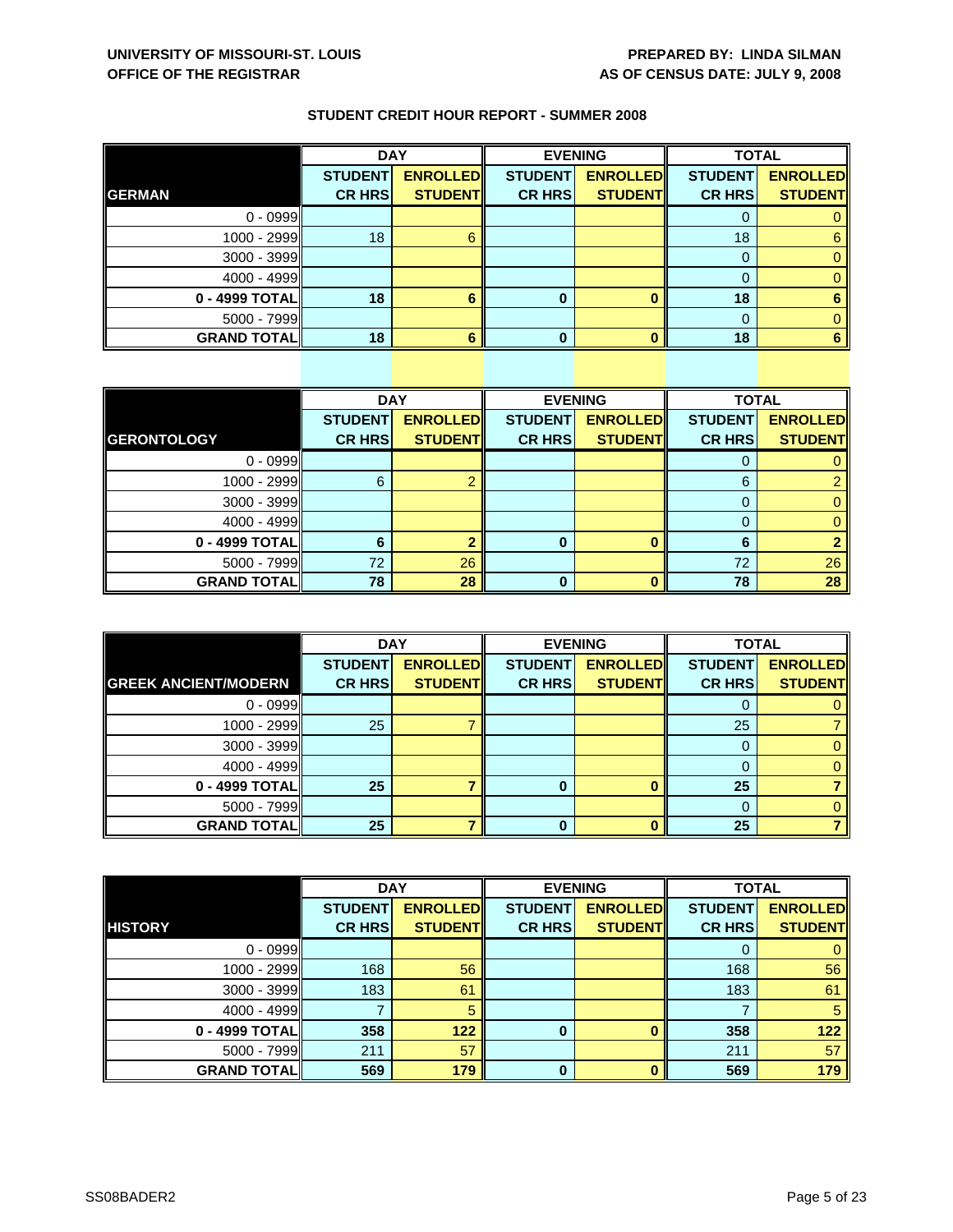|                    | <b>DAY</b>     |                 |                | <b>EVENING</b>  | <b>TOTAL</b>   |                 |
|--------------------|----------------|-----------------|----------------|-----------------|----------------|-----------------|
|                    | <b>STUDENT</b> | <b>ENROLLED</b> | <b>STUDENT</b> | <b>ENROLLED</b> | <b>STUDENT</b> | <b>ENROLLED</b> |
| <b>HONORS</b>      | <b>CR HRS</b>  | <b>STUDENT</b>  | <b>CR HRS</b>  | <b>STUDENT</b>  | <b>CR HRS</b>  | <b>STUDENT</b>  |
| $0 - 0999$         |                |                 |                |                 |                |                 |
| $1000 - 2999$      | 42             | 14              |                |                 | 42             | 14              |
| $3000 - 3999$      | 51             | 17              |                |                 | 51             |                 |
| $4000 - 4999$      | 17             | 11              |                |                 | 17             |                 |
| $0 - 4999$ TOTAL   | 110            | 42              | $\bf{0}$       |                 | 110            | 42              |
| $5000 - 7999$      |                |                 |                |                 | $\Omega$       |                 |
| <b>GRAND TOTAL</b> | 110            | 42              | $\bf{0}$       |                 | 110            | 42              |

|                          | <b>DAY</b>     |                 | <b>EVENING</b> |                 | <b>TOTAL</b>   |                 |
|--------------------------|----------------|-----------------|----------------|-----------------|----------------|-----------------|
|                          | <b>STUDENT</b> | <b>ENROLLED</b> | <b>STUDENT</b> | <b>ENROLLED</b> | <b>STUDENT</b> | <b>ENROLLED</b> |
| <b>INTERDISCIPLINARY</b> | <b>CR HRS</b>  | <b>STUDENT</b>  | <b>CR HRS</b>  | <b>STUDENT</b>  | <b>CR HRS</b>  | <b>STUDENT</b>  |
| $0 - 0999$               |                |                 |                |                 |                |                 |
| 1000 - 2999              |                |                 |                |                 | O              |                 |
| $3000 - 3999$            |                |                 |                |                 | 0              |                 |
| 4000 - 4999              |                |                 |                |                 |                |                 |
| 0 - 4999 TOTAL           |                |                 | 0              |                 |                |                 |
| $5000 - 7999$            |                |                 |                |                 | 0              |                 |
| <b>GRAND TOTAL</b>       |                |                 | ŋ              |                 |                |                 |

|                    | <b>DAY</b>                      |                                   |                                 | <b>EVENING</b>                    | <b>TOTAL</b>                    |                                   |
|--------------------|---------------------------------|-----------------------------------|---------------------------------|-----------------------------------|---------------------------------|-----------------------------------|
| <b>ITALIAN</b>     | <b>STUDENT</b><br><b>CR HRS</b> | <b>ENROLLED</b><br><b>STUDENT</b> | <b>STUDENT</b><br><b>CR HRS</b> | <b>ENROLLED</b><br><b>STUDENT</b> | <b>STUDENT</b><br><b>CR HRS</b> | <b>ENROLLED</b><br><b>STUDENT</b> |
|                    |                                 |                                   |                                 |                                   |                                 |                                   |
| $0 - 0999$         |                                 |                                   |                                 |                                   | O                               |                                   |
| 1000 - 2999        |                                 |                                   |                                 |                                   |                                 |                                   |
| $3000 - 3999$      |                                 |                                   |                                 |                                   |                                 |                                   |
| $4000 - 4999$      |                                 |                                   |                                 |                                   | $\Omega$                        |                                   |
| 0 - 4999 TOTAL     |                                 |                                   |                                 | ∩                                 |                                 |                                   |
| $5000 - 7999$      |                                 |                                   |                                 |                                   |                                 |                                   |
| <b>GRAND TOTAL</b> | 0                               |                                   | 0                               |                                   |                                 |                                   |

|                    | <b>DAY</b>     |                 | <b>EVENING</b> |                 | <b>TOTAL</b>   |                 |
|--------------------|----------------|-----------------|----------------|-----------------|----------------|-----------------|
|                    | <b>STUDENT</b> | <b>ENROLLED</b> | <b>STUDENT</b> | <b>ENROLLED</b> | <b>STUDENT</b> | <b>ENROLLED</b> |
| <b>JAPANESE</b>    | <b>CR HRS</b>  | <b>STUDENT</b>  | <b>CR HRS</b>  | <b>STUDENT</b>  | <b>CR HRS</b>  | <b>STUDENT</b>  |
| $0 - 0999$         |                |                 |                |                 | 0              | 0               |
| 1000 - 2999        | 26             | 10              |                |                 | 26             | 10 <sup>°</sup> |
| $3000 - 3999$      |                |                 |                |                 | 0              | $\mathbf{0}$    |
| $4000 - 4999$      |                |                 |                |                 | 0              | $\mathbf{0}$    |
| 0 - 4999 TOTAL     | 26             | 10              | 0              |                 | 26             | 10              |
| $5000 - 7999$      |                |                 |                |                 | $\Omega$       | $\mathbf{0}$    |
| <b>GRAND TOTAL</b> | 26             | 10              | $\Omega$       | $\mathbf{0}$    | 26             | 10              |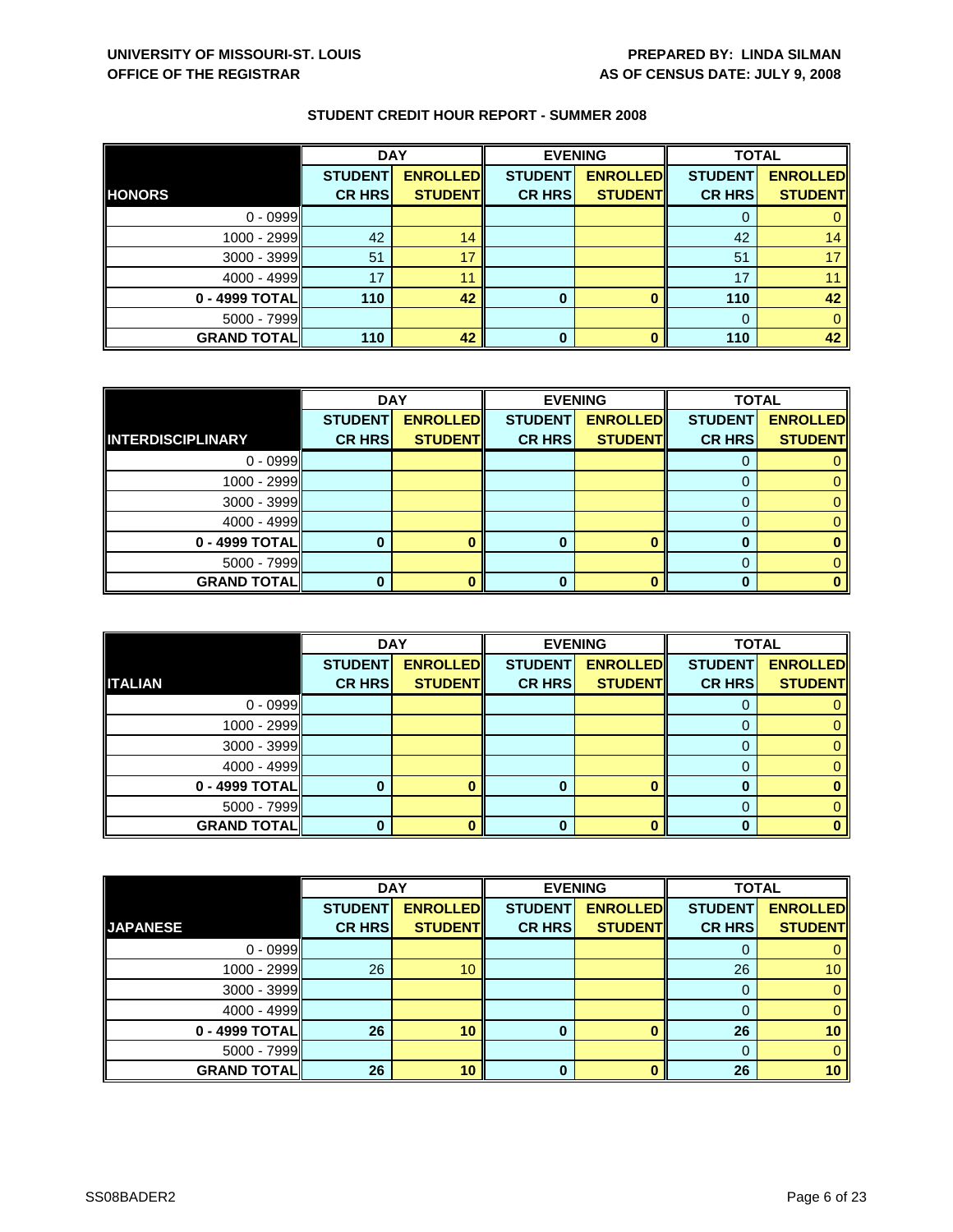|                    | <b>DAY</b>     |                 |                | <b>EVENING</b>  | <b>TOTAL</b>   |                 |
|--------------------|----------------|-----------------|----------------|-----------------|----------------|-----------------|
|                    | <b>STUDENT</b> | <b>ENROLLED</b> | <b>STUDENT</b> | <b>ENROLLED</b> | <b>STUDENT</b> | <b>ENROLLED</b> |
| LATIN              | <b>CR HRS</b>  | <b>STUDENT</b>  | <b>CR HRS</b>  | <b>STUDENT</b>  | <b>CR HRS</b>  | <b>STUDENT</b>  |
| $0 - 0999$         |                |                 |                |                 |                |                 |
| $1000 - 2999$      |                |                 |                |                 |                |                 |
| $3000 - 3999$      |                |                 |                |                 |                |                 |
| $4000 - 4999$      |                |                 |                |                 |                |                 |
| $0 - 4999$ TOTAL   |                |                 | 0              |                 |                |                 |
| $5000 - 7999$      |                |                 |                |                 |                |                 |
| <b>GRAND TOTAL</b> |                |                 | 0              |                 |                |                 |

|                    | <b>DAY</b>     |                 |                | <b>EVENING</b>  |                | <b>TOTAL</b>    |  |
|--------------------|----------------|-----------------|----------------|-----------------|----------------|-----------------|--|
|                    | <b>STUDENT</b> | <b>ENROLLED</b> | <b>STUDENT</b> | <b>ENROLLED</b> | <b>STUDENT</b> | <b>ENROLLED</b> |  |
| <b>MATHEMATICS</b> | <b>CR HRS</b>  | <b>STUDENT</b>  | <b>CR HRS</b>  | <b>STUDENT</b>  | <b>CR HRS</b>  | <b>STUDENT</b>  |  |
| $0 - 0999$         |                |                 |                |                 |                |                 |  |
| 1000 - 2999        | 450            | 130             | 793            | 248             | 1,243          | 378             |  |
| 3000 - 3999        |                |                 |                |                 | O              | 0               |  |
| $4000 - 4999$      | 9              | 3               | 36             | 12              | 45             | 15              |  |
| 0 - 4999 TOTAL     | 459            | 133             | 829            | 260             | 1,288          | 393             |  |
| $5000 - 7999$      | 34             | 12              |                |                 | 34             | 12              |  |
| <b>GRAND TOTAL</b> | 493            | 145             | 829            | 260             | 1,322          | 405             |  |

|                     | <b>DAY</b>     |                 |                | <b>EVENING</b>  | <b>TOTAL</b>   |                 |
|---------------------|----------------|-----------------|----------------|-----------------|----------------|-----------------|
|                     | <b>STUDENT</b> | <b>ENROLLED</b> | <b>STUDENT</b> | <b>ENROLLED</b> | <b>STUDENT</b> | <b>ENROLLED</b> |
| <b>PHILOSOPHY</b>   | <b>CR HRS</b>  | <b>STUDENTI</b> | <b>CR HRS</b>  | <b>STUDENTI</b> | <b>CR HRS</b>  | <b>STUDENT</b>  |
| $0 - 0999$          |                |                 |                |                 | $\Omega$       |                 |
| 1000 - 2999         | 462            | 154             | 81             | 27              | 543            | 181             |
| $3000 - 3999$       | 108            | 36              |                |                 | 108            | 36              |
| $4000 - 4999$       | 66             | 22              |                |                 | 66             | 22              |
| 0 - 4999 TOTALI     | 636            | 212             | 81             | 27              | 717            | 239             |
| $5000 - 7999$       | 54             | 18              |                |                 | 54             | 18              |
| <b>GRAND TOTALI</b> | 690            | 230             | 81             | 27              | 771            | 257             |

|                    | <b>DAY</b>     |                 | <b>EVENING</b> |                 | <b>TOTAL</b>   |                 |
|--------------------|----------------|-----------------|----------------|-----------------|----------------|-----------------|
|                    | <b>STUDENT</b> | <b>ENROLLED</b> | <b>STUDENT</b> | <b>ENROLLED</b> | <b>STUDENT</b> | <b>ENROLLED</b> |
| <b>PHYSICS</b>     | <b>CR HRS</b>  | <b>STUDENT</b>  | <b>CR HRS</b>  | <b>STUDENT</b>  | <b>CR HRS</b>  | <b>STUDENT</b>  |
| $0 - 0999$         |                |                 |                |                 | O              | 0               |
| 1000 - 2999        | 868            | 223             |                |                 | 868            | 223             |
| $3000 - 3999$      |                | 3               |                |                 |                | 3               |
| $4000 - 4999$      |                |                 |                |                 | 0              | $\mathbf{0}$    |
| 0 - 4999 TOTAL     | 875            | 226             | 0              |                 | 875            | 226             |
| $5000 - 7999$      | 37             | 16              |                |                 | 37             | 16              |
| <b>GRAND TOTAL</b> | 912            | 242             | $\bf{0}$       | ŋ               | 912            | 242             |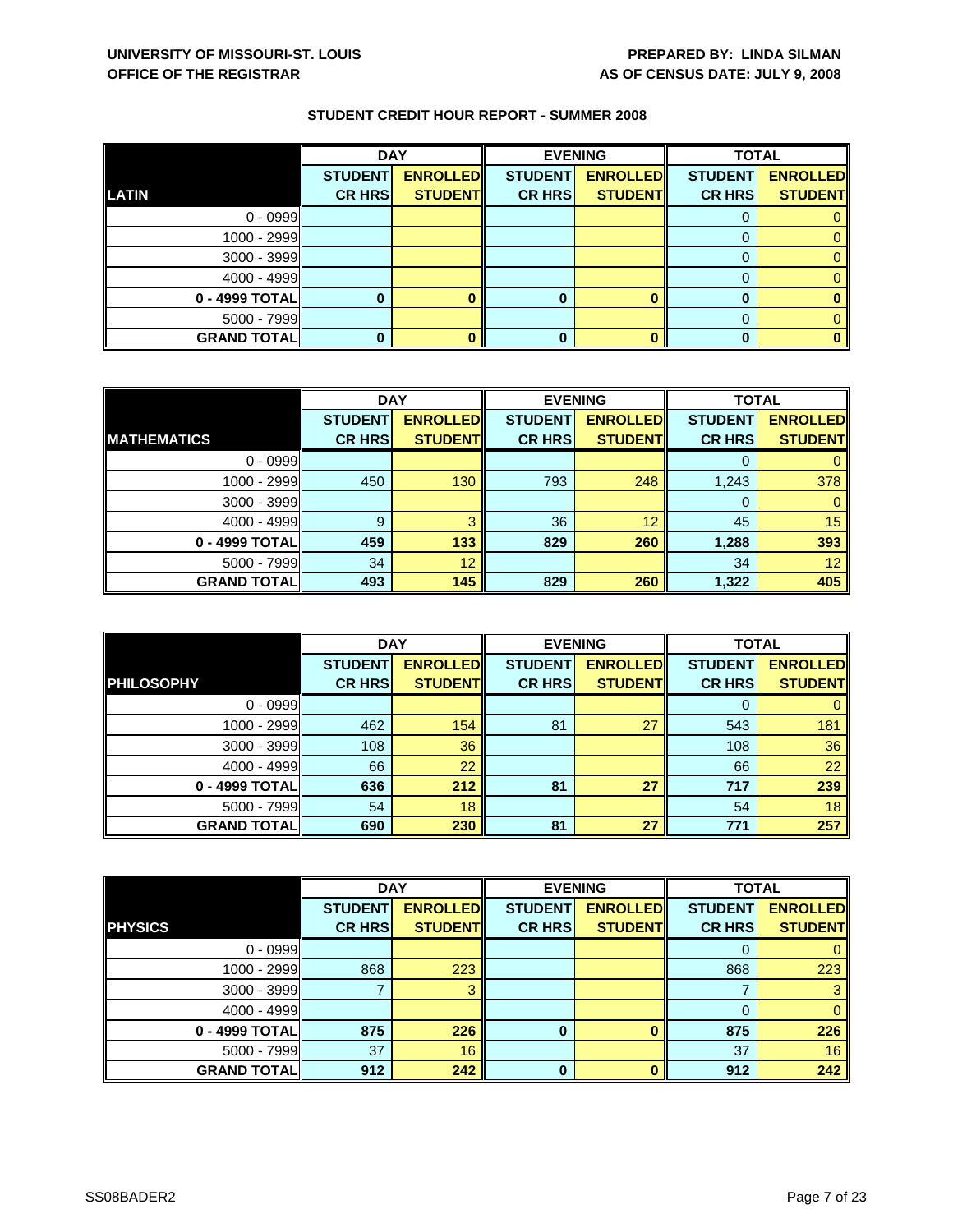|                          | <b>DAY</b>     |                 | <b>EVENING</b> |                 | <b>TOTAL</b>   |                 |
|--------------------------|----------------|-----------------|----------------|-----------------|----------------|-----------------|
|                          | <b>STUDENT</b> | <b>ENROLLED</b> | <b>STUDENT</b> | <b>ENROLLED</b> | <b>STUDENT</b> | <b>ENROLLED</b> |
| <b>POLITICAL SCIENCE</b> | <b>CR HRS</b>  | <b>STUDENT</b>  | <b>CR HRS</b>  | <b>STUDENT</b>  | <b>CR HRS</b>  | <b>STUDENT</b>  |
| $0 - 0999$               |                |                 |                |                 |                |                 |
| $1000 - 2999$            | 165            | 55              | 150            | 50              | 315            | 105             |
| $3000 - 3999$            | 71             | 23              |                |                 | 71             | 23              |
| $4000 - 4999$            |                |                 |                |                 | $\Omega$       |                 |
| 0 - 4999 TOTAL           | 236            | 78              | 150            | 50              | 386            | 128             |
| $5000 - 7999$            | 16             | 6               |                |                 | 16             | 6               |
| <b>GRAND TOTAL</b>       | 252            | 84              | 150            | 50              | 402            | 134             |

|                    | <b>DAY</b>     |                  | <b>EVENING</b> |                 | <b>TOTAL</b>   |                 |
|--------------------|----------------|------------------|----------------|-----------------|----------------|-----------------|
|                    | <b>STUDENT</b> | <b>ENROLLEDI</b> | <b>STUDENT</b> | <b>ENROLLED</b> | <b>STUDENT</b> | <b>ENROLLED</b> |
| <b>PSYCHOLOGY</b>  | <b>CR HRS</b>  | <b>STUDENT</b>   | <b>CR HRS</b>  | <b>STUDENT</b>  | <b>CR HRS</b>  | <b>STUDENT</b>  |
| $0 - 0999$         |                |                  |                |                 | 0              | 0               |
| 1000 - 2999        | 382            | 120              | 57             | 19              | 439            | 139             |
| $3000 - 3999$      | 244            | 82               | 51             | 17              | 295            | 99              |
| $4000 - 4999$      |                |                  | 48             | 16              | 48             | 16              |
| 0 - 4999 TOTAL     | 626            | 202              | 156            | 52              | 782            | 254             |
| $5000 - 7999$      | 94             | 73               |                |                 | 94             | 73              |
| <b>GRAND TOTAL</b> | 720            | 275              | 156            | 52              | 876            | 327             |

|                                        | <b>DAY</b>     |                                   | <b>EVENING</b> |                 | <b>TOTAL</b>   |                                   |
|----------------------------------------|----------------|-----------------------------------|----------------|-----------------|----------------|-----------------------------------|
| <b>SCHOOL OF</b><br><b>SOCIAL WORK</b> | <b>STUDENT</b> | <b>ENROLLED</b><br><b>STUDENT</b> | <b>STUDENT</b> | <b>ENROLLED</b> | <b>STUDENT</b> | <b>ENROLLED</b><br><b>STUDENT</b> |
|                                        | <b>CR HRS</b>  |                                   | <b>CR HRS</b>  | <b>STUDENT</b>  | <b>CR HRS</b>  |                                   |
| $0 - 0999$                             |                |                                   |                |                 |                |                                   |
| 1000 - 2999                            |                |                                   |                |                 |                |                                   |
| $3000 - 3999$                          |                |                                   |                |                 |                | 0                                 |
| $4000 - 4999$                          | 21             |                                   | 245            | 82              | 266            | 89                                |
| 0 - 4999 TOTALI                        | 21             |                                   | 245            | 82              | 266            | 89                                |
| $5000 - 7999$                          | 199            | 68                                |                |                 | 199            | 68                                |
| <b>GRAND TOTALI</b>                    | 220            | 75                                | 245            | 82              | 465            | 157                               |

|                    | <b>DAY</b>     |                 | <b>EVENING</b> |                 | <b>TOTAL</b>   |                 |
|--------------------|----------------|-----------------|----------------|-----------------|----------------|-----------------|
|                    | <b>STUDENT</b> | <b>ENROLLED</b> | <b>STUDENT</b> | <b>ENROLLED</b> | <b>STUDENT</b> | <b>ENROLLED</b> |
| <b>SOCIOLOGY</b>   | <b>CR HRS</b>  | <b>STUDENT</b>  | <b>CR HRS</b>  | <b>STUDENT</b>  | <b>CR HRS</b>  | <b>STUDENT</b>  |
| $0 - 0999$         |                |                 |                |                 | 0              | $\mathbf{0}$    |
| 1000 - 2999        | 114            | 38              |                |                 | 114            | 38              |
| 3000 - 3999        | 57             | 19              |                |                 | 57             | 19              |
| $4000 - 4999$      | 51             | 18              | 15             | 5               | 66             | 23              |
| 0 - 4999 TOTAL     | 222            | 75              | 15             | 5               | 237            | 80              |
| $5000 - 7999$      | 12             | 4               |                |                 | 12             | 4               |
| <b>GRAND TOTAL</b> | 234            | 79              | 15             | 5               | 249            | 84              |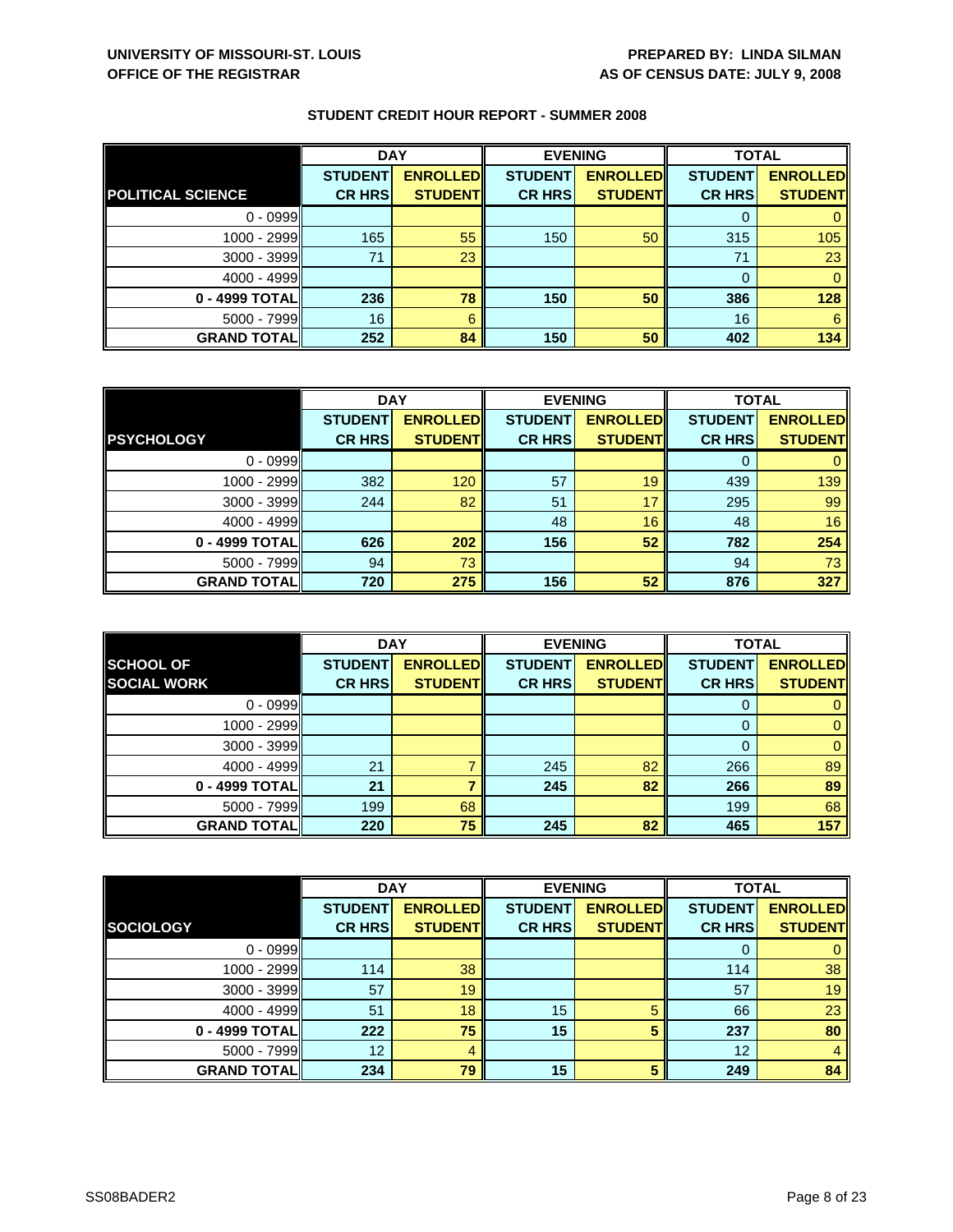|                    | <b>DAY</b>     |                 | <b>EVENING</b> |                 | <b>TOTAL</b>   |                 |
|--------------------|----------------|-----------------|----------------|-----------------|----------------|-----------------|
|                    | <b>STUDENT</b> | <b>ENROLLED</b> | <b>STUDENT</b> | <b>ENROLLED</b> | <b>STUDENT</b> | <b>ENROLLED</b> |
| <b>SPANISH</b>     | <b>CR HRS</b>  | <b>STUDENT</b>  | <b>CR HRS</b>  | <b>STUDENT</b>  | <b>CR HRS</b>  | <b>STUDENT</b>  |
| $0 - 0999$         |                |                 |                |                 |                |                 |
| 1000 - 2999        | 458            | 108             | 247            | 57              | 705            | 165             |
| 3000 - 3999        | 3              |                 |                |                 | 3              |                 |
| $4000 - 4999$      |                |                 |                |                 | 0              |                 |
| 0 - 4999 TOTAL     | 461            | 109             | 247            | 57              | 708            | 166             |
| $5000 - 7999$      |                |                 |                |                 | 0              |                 |
| <b>GRAND TOTAL</b> | 461            | 109             | 247            | 57              | 708            | 166             |

|                             | <b>DAY</b>     |                 | <b>EVENING</b> |                 | <b>TOTAL</b>    |                 |
|-----------------------------|----------------|-----------------|----------------|-----------------|-----------------|-----------------|
| <b>WOMEN'S &amp; GENDER</b> | <b>STUDENT</b> | <b>ENROLLED</b> | <b>STUDENT</b> | <b>ENROLLED</b> | <b>STUDENT</b>  | <b>ENROLLED</b> |
| <b>STUDIES</b>              | <b>CR HRS</b>  | <b>STUDENTI</b> | <b>CR HRS</b>  | <b>STUDENT</b>  | <b>CR HRS</b>   | <b>STUDENT</b>  |
| $0 - 0999$                  |                |                 |                |                 |                 |                 |
| $1000 - 2999$               | 21             |                 | 9              | ≏               | 30 <sup>°</sup> | 10 <sup>°</sup> |
| $3000 - 3999$               |                |                 |                |                 |                 |                 |
| $4000 - 4999$               | З              |                 | 36             | 12              | 39              | 13              |
| 0 - 4999 TOTAL              | 24             |                 | 45             | 15              | 69              | 23              |
| $5000 - 7999$               |                |                 |                |                 |                 |                 |
| <b>GRAND TOTAL</b>          | 24             | Ջ               | 45             | 15              | 69              | 23              |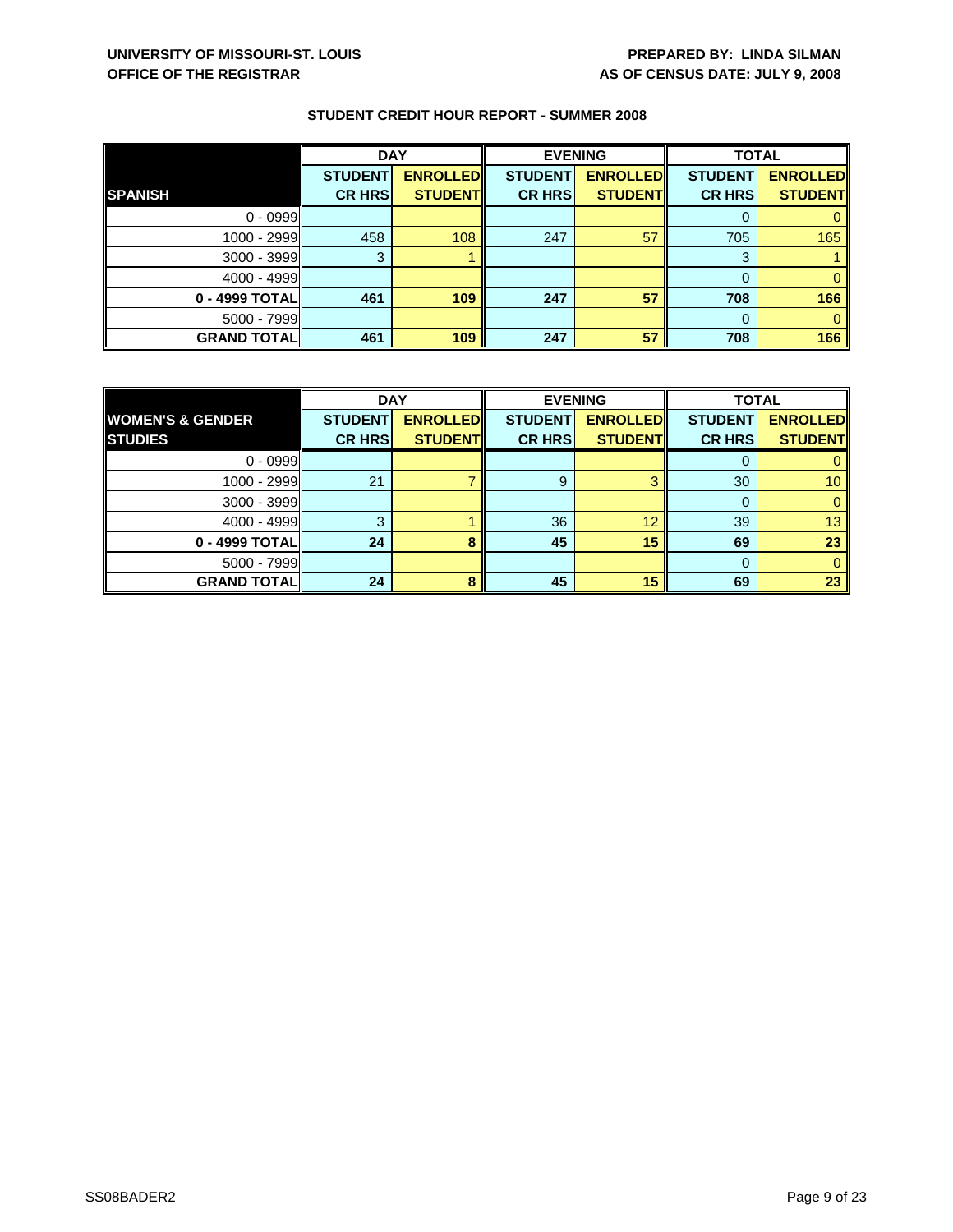|                      | <b>DAY</b>     |                 | <b>EVENING</b> |                 | <b>TOTAL</b>   |                 |
|----------------------|----------------|-----------------|----------------|-----------------|----------------|-----------------|
|                      | <b>STUDENT</b> | <b>ENROLLED</b> | <b>STUDENT</b> | <b>ENROLLED</b> | <b>STUDENT</b> | <b>ENROLLED</b> |
| <b>APPLIED MUSIC</b> | <b>CR HRS</b>  | <b>STUDENT</b>  | <b>CR HRS</b>  | <b>STUDENT</b>  | <b>CR HRS</b>  | <b>STUDENT</b>  |
| $0 - 0999$           |                |                 |                |                 |                |                 |
| 1000 - 2999          |                |                 |                |                 |                |                 |
| 3000 - 3999          |                |                 |                |                 |                |                 |
| $4000 - 4999$        |                |                 |                |                 |                |                 |
| 0 - 4999 TOTAL       |                |                 |                |                 |                |                 |
| $5000 - 7999$        |                |                 |                |                 |                |                 |
| <b>GRAND TOTAL</b>   |                |                 |                |                 |                |                 |

|                      | <b>DAY</b>     |                 | <b>EVENING</b> |                 | <b>TOTAL</b>   |                 |
|----------------------|----------------|-----------------|----------------|-----------------|----------------|-----------------|
|                      | <b>STUDENT</b> | <b>ENROLLED</b> | <b>STUDENT</b> | <b>ENROLLED</b> | <b>STUDENT</b> | <b>ENROLLED</b> |
| <b>ART EDUCATION</b> | <b>CR HRS</b>  | <b>STUDENT</b>  | <b>CR HRS</b>  | <b>STUDENT</b>  | <b>CR HRS</b>  | <b>STUDENT</b>  |
| $0 - 0999$           |                |                 |                |                 |                |                 |
| 1000 - 2999          | 39             | 13              |                |                 | 39             | 13              |
| $3000 - 3999$        |                |                 |                |                 |                |                 |
| 4000 - 4999          | 21             |                 |                |                 | 21             |                 |
| 0 - 4999 TOTAL       | 60             | 20              | 0              | O               | 60             | 20              |
| $5000 - 7999$        |                |                 |                |                 | 0              |                 |
| <b>GRAND TOTAL</b>   | 60             | 20              | ŋ              | n               | 60             | 20              |

|                    | <b>DAY</b>                      |                                   | <b>EVENING</b>                  |                                   | <b>TOTAL</b>                    |                                   |
|--------------------|---------------------------------|-----------------------------------|---------------------------------|-----------------------------------|---------------------------------|-----------------------------------|
| <b>ART HISTORY</b> | <b>STUDENT</b><br><b>CR HRS</b> | <b>ENROLLED</b><br><b>STUDENT</b> | <b>STUDENT</b><br><b>CR HRS</b> | <b>ENROLLED</b><br><b>STUDENT</b> | <b>STUDENT</b><br><b>CR HRS</b> | <b>ENROLLED</b><br><b>STUDENT</b> |
| $0 - 0999$         |                                 |                                   |                                 |                                   | O                               |                                   |
| 1000 - 2999        | 114                             | 38                                |                                 |                                   | 114                             | 38                                |
| $3000 - 3999$      |                                 |                                   |                                 |                                   | $\Omega$                        | 0                                 |
| $4000 - 4999$      |                                 |                                   |                                 |                                   | 0                               |                                   |
| 0 - 4999 TOTAL     | 114                             | 38                                | 0                               | n                                 | 114                             | 38                                |
| $5000 - 7999$      |                                 |                                   |                                 |                                   | $\Omega$                        | 0                                 |
| <b>GRAND TOTAL</b> | 114                             | 38                                | 0                               |                                   | 114                             | 38                                |

|                      | <b>DAY</b>     |                 | <b>EVENING</b> |                 | <b>TOTAL</b>   |                 |
|----------------------|----------------|-----------------|----------------|-----------------|----------------|-----------------|
|                      | <b>STUDENT</b> | <b>ENROLLED</b> | <b>STUDENT</b> | <b>ENROLLED</b> | <b>STUDENT</b> | <b>ENROLLED</b> |
| <b>COMMUNICATION</b> | <b>CR HRS</b>  | <b>STUDENT</b>  | <b>CR HRS</b>  | <b>STUDENT</b>  | <b>CR HRS</b>  | <b>STUDENT</b>  |
| $0 - 0999$           |                |                 |                |                 | O              | 0               |
| 1000 - 2999          | 657            | 219             | 15             | 5               | 672            | 224             |
| $3000 - 3999$        | 348            | 116             |                |                 | 348            | 116             |
| $4000 - 4999$        | 92             | 27              |                |                 | 92             | 27              |
| 0 - 4999 TOTAL       | 1,097          | 362             | 15             | 5               | 1,112          | 367             |
| $5000 - 7999$        | 21             | 6               |                |                 | 21             | 6               |
| <b>GRAND TOTAL</b>   | 1,118          | 368             | 15             | 5               | 1,133          | 373             |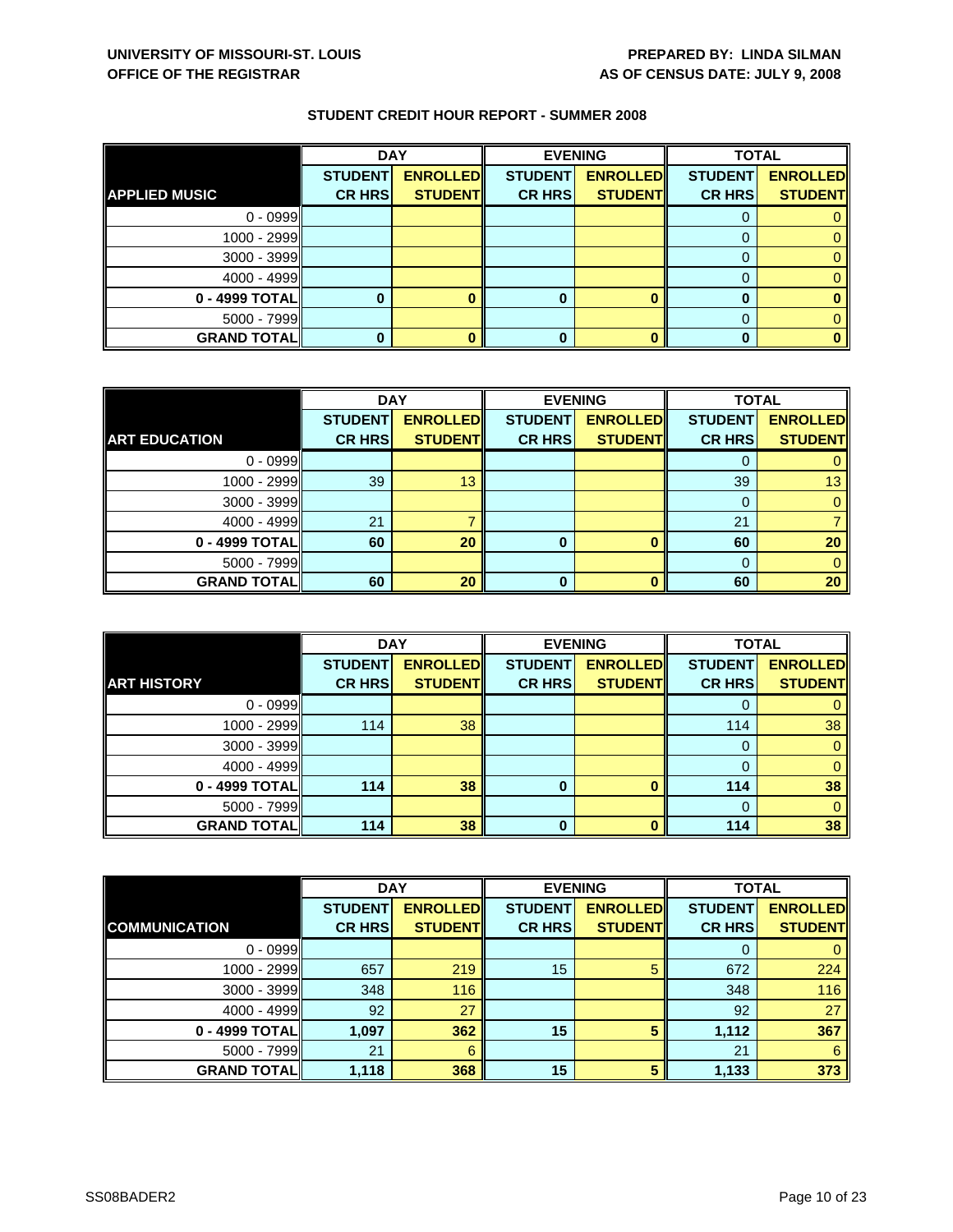|                    | <b>DAY</b>     |                 |                | <b>EVENING</b>  |                | <b>TOTAL</b>    |  |
|--------------------|----------------|-----------------|----------------|-----------------|----------------|-----------------|--|
| <b>ENSEMBLE</b>    | <b>STUDENT</b> | <b>ENROLLED</b> | <b>STUDENT</b> | <b>ENROLLED</b> | <b>STUDENT</b> | <b>ENROLLED</b> |  |
| <b>PERFORMANCE</b> | <b>CR HRS</b>  | <b>STUDENT</b>  | <b>CR HRS</b>  | <b>STUDENT</b>  | <b>CR HRS</b>  | <b>STUDENT</b>  |  |
| $0 - 0999$         |                |                 |                |                 |                |                 |  |
| 1000 - 2999        |                |                 |                |                 |                |                 |  |
| $3000 - 3999$      |                |                 |                |                 |                |                 |  |
| $4000 - 4999$      |                |                 |                |                 |                |                 |  |
| 0 - 4999 TOTAL     |                |                 |                |                 |                |                 |  |
| 5000 - 7999        |                |                 |                |                 |                |                 |  |
| <b>GRAND TOTAL</b> |                |                 |                |                 |                |                 |  |

|                      | <b>DAY</b>     |                 | <b>EVENING</b> |                 | <b>TOTAL</b>   |                 |
|----------------------|----------------|-----------------|----------------|-----------------|----------------|-----------------|
|                      | <b>STUDENT</b> | <b>ENROLLED</b> | <b>STUDENT</b> | <b>ENROLLED</b> | <b>STUDENT</b> | <b>ENROLLED</b> |
| <b>MEDIA STUDIES</b> | <b>CR HRS</b>  | <b>STUDENT</b>  | <b>CR HRS</b>  | <b>STUDENT</b>  | <b>CR HRS</b>  | <b>STUDENT</b>  |
| $0 - 0999$           |                |                 |                |                 |                |                 |
| 1000 - 2999          | 279            | 93              |                |                 | 279            | 93              |
| $3000 - 3999$        | 66             | 18              |                |                 | 66             | 18              |
| $4000 - 4999$        | 28             | 8               |                |                 | 28             | 8               |
| 0 - 4999 TOTAL       | 373            | 119             | 0              |                 | 373            | 119             |
| $5000 - 7999$        |                |                 |                |                 | 0              |                 |
| <b>GRAND TOTAL</b>   | 373            | 119             | O              |                 | 373            | 119             |

|                        |                | <b>DAY</b>      |                | <b>EVENING</b>  |                | <b>TOTAL</b>    |  |
|------------------------|----------------|-----------------|----------------|-----------------|----------------|-----------------|--|
|                        | <b>STUDENT</b> | <b>ENROLLED</b> | <b>STUDENT</b> | <b>ENROLLED</b> | <b>STUDENT</b> | <b>ENROLLED</b> |  |
| <b>MUSIC EDUCATION</b> | <b>CR HRS</b>  | <b>STUDENT</b>  | <b>CR HRS</b>  | <b>STUDENT</b>  | <b>CR HRS</b>  | <b>STUDENT</b>  |  |
| $0 - 0999$             |                |                 |                |                 | υ              |                 |  |
| $1000 - 2999$          |                |                 |                |                 |                |                 |  |
| $3000 - 3999$          | 87             | 29              |                |                 | 87             | 29              |  |
| $4000 - 4999$          |                |                 |                |                 |                |                 |  |
| 0 - 4999 TOTALI        | 87             | 29              | 0              | n               | 87             | 29              |  |
| $5000 - 7999$          | 68             | 24              |                |                 | 68             | 24              |  |
| <b>GRAND TOTAL</b>     | 155            | 53              | 0              |                 | 155            | 53              |  |

|                      | <b>DAY</b>     |                 | <b>EVENING</b> |                 | <b>TOTAL</b>   |                 |
|----------------------|----------------|-----------------|----------------|-----------------|----------------|-----------------|
|                      | <b>STUDENT</b> | <b>ENROLLED</b> | <b>STUDENT</b> | <b>ENROLLED</b> | <b>STUDENT</b> | <b>ENROLLED</b> |
| <b>MUSIC HISTORY</b> | <b>CR HRS</b>  | <b>STUDENT</b>  | <b>CR HRS</b>  | <b>STUDENT</b>  | <b>CR HRS</b>  | <b>STUDENT</b>  |
| $0 - 0999$           |                |                 |                |                 |                |                 |
| $1000 - 2999$        |                |                 |                |                 |                | 0               |
| $3000 - 3999$        |                |                 |                |                 | O              | 0.              |
| $4000 - 4999$        |                |                 |                |                 |                |                 |
| 0 - 4999 TOTAL       |                |                 |                |                 |                |                 |
| $5000 - 7999$        |                |                 |                |                 | 0              |                 |
| <b>GRAND TOTAL</b>   |                |                 |                |                 |                |                 |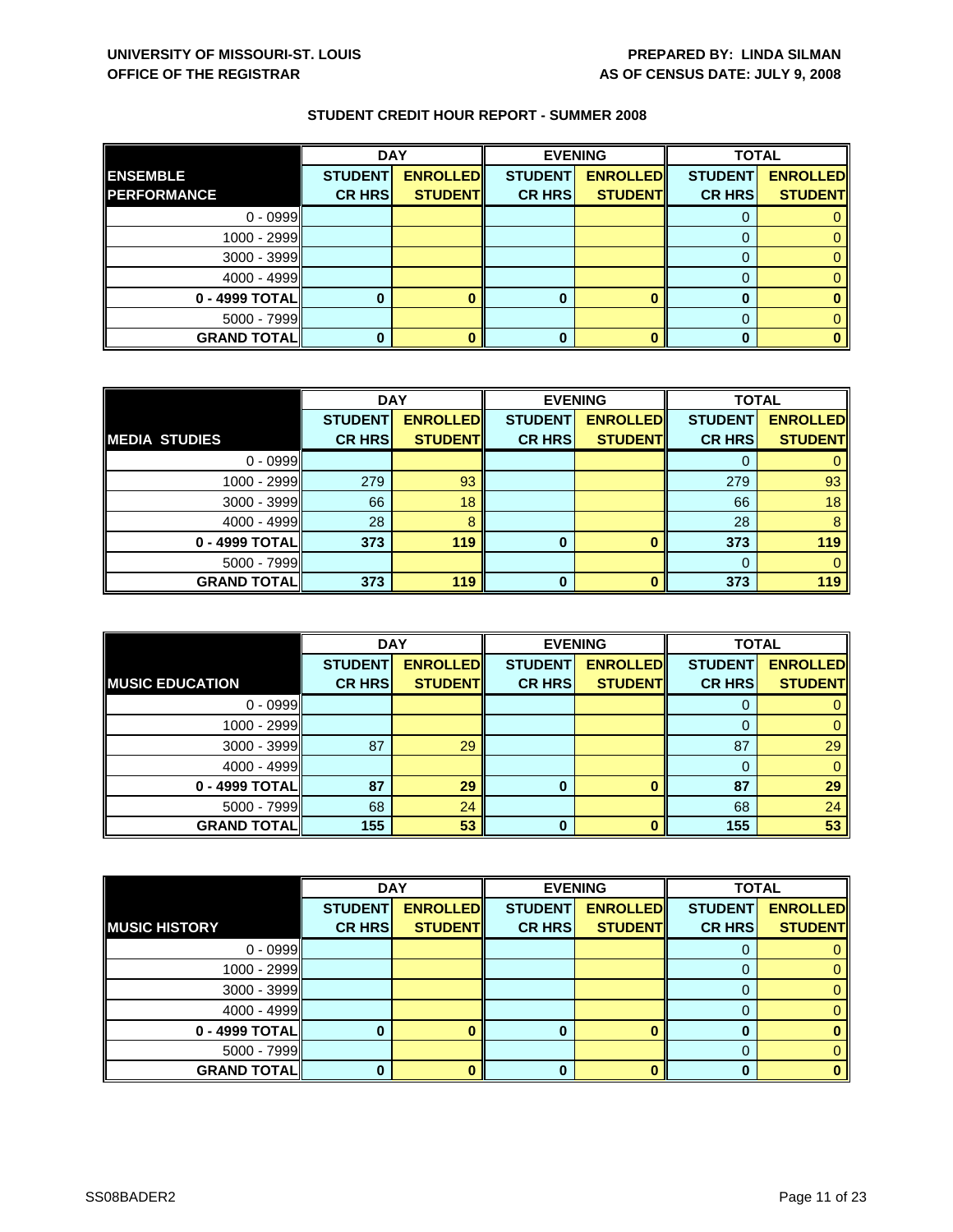|                     | <b>DAY</b>     |                 |                | <b>EVENING</b>  |                | <b>TOTAL</b>    |
|---------------------|----------------|-----------------|----------------|-----------------|----------------|-----------------|
|                     | <b>STUDENT</b> | <b>ENROLLED</b> | <b>STUDENT</b> | <b>ENROLLED</b> | <b>STUDENT</b> | <b>ENROLLED</b> |
| <b>PEDAGOGY</b>     | <b>CR HRS</b>  | <b>STUDENT</b>  | <b>CR HRS</b>  | <b>STUDENT</b>  | <b>CR HRS</b>  | <b>STUDENT</b>  |
| $0 - 0999$          |                |                 |                |                 |                |                 |
| 1000 - 2999         |                |                 |                |                 |                |                 |
| 3000 - 3999         |                |                 |                |                 |                |                 |
| $4000 - 4999$       |                |                 |                |                 |                |                 |
| 0 - 4999 TOTAL      |                |                 |                |                 |                |                 |
| 5000 - 7999         |                |                 |                |                 |                |                 |
| <b>GRAND TOTALI</b> |                |                 | 0              |                 |                |                 |

|                    | <b>DAY</b>     |                 | <b>EVENING</b> |                 | <b>TOTAL</b>   |                 |
|--------------------|----------------|-----------------|----------------|-----------------|----------------|-----------------|
|                    | <b>STUDENT</b> | <b>ENROLLED</b> | <b>STUDENT</b> | <b>ENROLLED</b> | <b>STUDENT</b> | <b>ENROLLED</b> |
| <b>PRACTICUM</b>   | <b>CR HRS</b>  | <b>STUDENT</b>  | <b>CR HRS</b>  | <b>STUDENT</b>  | <b>CR HRS</b>  | <b>STUDENT</b>  |
| $0 - 0999$         |                |                 |                |                 |                |                 |
| 1000 - 2999        |                |                 |                |                 |                | 0               |
| $3000 - 3999$      |                |                 |                |                 | $\Omega$       | 0               |
| $4000 - 4999$      |                |                 |                |                 | 0              | 0               |
| 0 - 4999 TOTAL     |                |                 | 0              |                 | 0              |                 |
| 5000 - 7999        |                |                 |                |                 | $\Omega$       | 0               |
| <b>GRAND TOTAL</b> |                |                 |                |                 | n              | ŋ.              |

|                     | <b>DAY</b>                      |                                   | <b>EVENING</b>                  |                                   | <b>TOTAL</b>                    |                                   |
|---------------------|---------------------------------|-----------------------------------|---------------------------------|-----------------------------------|---------------------------------|-----------------------------------|
| <b>STUDIO ART</b>   | <b>STUDENT</b><br><b>CR HRS</b> | <b>ENROLLED</b><br><b>STUDENT</b> | <b>STUDENT</b><br><b>CR HRS</b> | <b>ENROLLED</b><br><b>STUDENT</b> | <b>STUDENT</b><br><b>CR HRS</b> | <b>ENROLLED</b><br><b>STUDENT</b> |
| $0 - 0999$          |                                 |                                   |                                 |                                   |                                 |                                   |
| 1000 - 2999         | 30                              | 10                                | 24                              | Զ                                 | 54                              | 18                                |
| $3000 - 3999$       | 6                               |                                   |                                 |                                   | 6                               |                                   |
| $4000 - 4999$       |                                 |                                   |                                 |                                   |                                 |                                   |
| 0 - 4999 TOTAL      | 36                              | 12                                | 24                              | 8                                 | 60                              | 20                                |
| $5000 - 7999$       |                                 |                                   |                                 |                                   |                                 | 0                                 |
| <b>GRAND TOTALI</b> | 36                              | 12                                | 24                              | 8                                 | 60                              | 20                                |

|                    | <b>DAY</b>     |                 |                | <b>EVENING</b>  |                | <b>TOTAL</b>    |  |
|--------------------|----------------|-----------------|----------------|-----------------|----------------|-----------------|--|
|                    | <b>STUDENT</b> | <b>ENROLLED</b> | <b>STUDENT</b> | <b>ENROLLED</b> | <b>STUDENT</b> | <b>ENROLLED</b> |  |
| <b>THEATRE</b>     | <b>CR HRS</b>  | <b>STUDENT</b>  | <b>CR HRS</b>  | <b>STUDENT</b>  | <b>CR HRS</b>  | <b>STUDENT</b>  |  |
| $0 - 0999$         |                |                 |                |                 |                |                 |  |
| 1000 - 2999        |                |                 |                |                 |                | 0               |  |
| $3000 - 3999$      |                |                 |                |                 | 0              | 0               |  |
| $4000 - 4999$      |                |                 |                |                 | 0              | 0               |  |
| 0 - 4999 TOTAL     |                |                 | 0              |                 | 0              | 0               |  |
| $5000 - 7999$      |                |                 |                |                 | $\Omega$       | 0               |  |
| <b>GRAND TOTAL</b> |                |                 | ŋ              |                 | O              | 0               |  |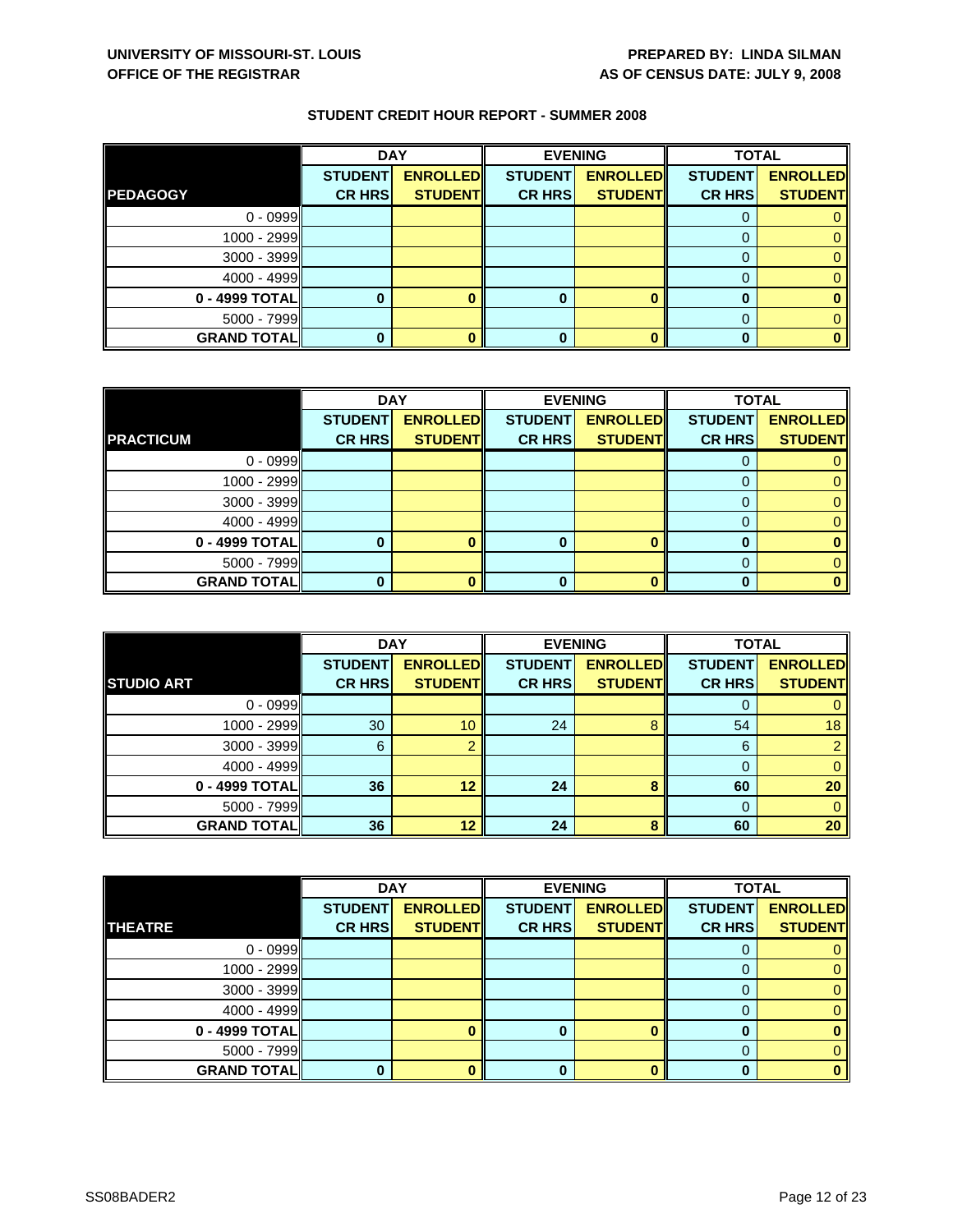|                          |                | <b>DAY</b>      |                | <b>EVENING</b>  |                | <b>TOTAL</b>    |  |
|--------------------------|----------------|-----------------|----------------|-----------------|----------------|-----------------|--|
|                          | <b>STUDENT</b> | <b>ENROLLED</b> | <b>STUDENT</b> | <b>ENROLLED</b> | <b>STUDENT</b> | <b>ENROLLED</b> |  |
| <b>THEATRE AND DANCE</b> | <b>CR HRS</b>  | <b>STUDENT</b>  | <b>CR HRS</b>  | <b>STUDENT</b>  | <b>CR HRS</b>  | <b>STUDENT</b>  |  |
| $0 - 0999$               |                |                 |                |                 |                |                 |  |
| $1000 - 2999$            | 75             | 25              |                |                 | 75             | 25              |  |
| $3000 - 3999$            | 3              |                 |                |                 | 3              |                 |  |
| $4000 - 4999$            |                |                 |                |                 |                |                 |  |
| 0 - 4999 TOTAL           | 78             | 26              | 0              |                 | 78             | 26              |  |
| $5000 - 7999$            |                |                 |                |                 | 0              |                 |  |
| <b>GRAND TOTAL</b>       | 78             | 26              | $\bf{0}$       |                 | 78             | 26              |  |

|                                 | <b>DAY</b>     |                 |                | <b>EVENING</b>  | <b>TOTAL</b>   |                 |
|---------------------------------|----------------|-----------------|----------------|-----------------|----------------|-----------------|
|                                 | <b>STUDENT</b> | <b>ENROLLED</b> | <b>STUDENT</b> | <b>ENROLLED</b> | <b>STUDENT</b> | <b>ENROLLED</b> |
| <b>THEORY &amp; COMPOSITION</b> | <b>CR HRS</b>  | <b>STUDENT</b>  | <b>CR HRS</b>  | <b>STUDENT</b>  | <b>CR HRS</b>  | <b>STUDENT</b>  |
| $0 - 0999$                      |                |                 |                |                 |                |                 |
| $1000 - 2999$                   |                |                 |                |                 |                |                 |
| $3000 - 3999$                   |                |                 |                |                 |                |                 |
| $4000 - 4999$                   |                |                 |                |                 |                |                 |
| 0 - 4999 TOTAL                  |                |                 | O              |                 |                |                 |
| $5000 - 7999$                   |                |                 |                |                 |                |                 |
| <b>GRAND TOTALI</b>             |                |                 |                |                 |                |                 |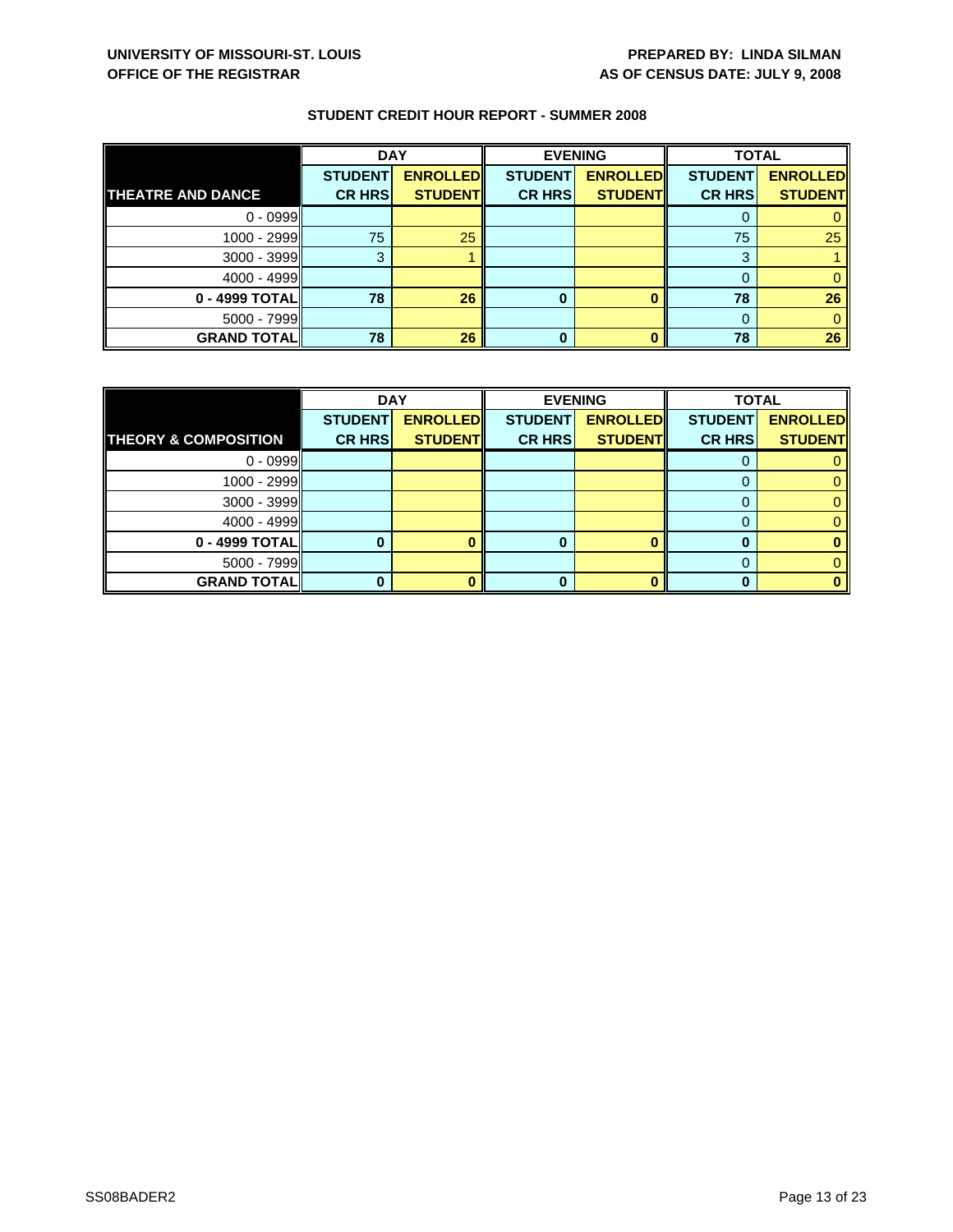|                    | <b>DAY</b>     |                 |                | <b>EVENING</b>  | <b>TOTAL</b>   |                 |
|--------------------|----------------|-----------------|----------------|-----------------|----------------|-----------------|
|                    | <b>STUDENT</b> | <b>ENROLLED</b> | <b>STUDENT</b> | <b>ENROLLED</b> | <b>STUDENT</b> | <b>ENROLLED</b> |
| <b>ACCOUNTING</b>  | <b>CR HRS</b>  | <b>STUDENT</b>  | <b>CR HRS</b>  | <b>STUDENT</b>  | <b>CR HRS</b>  | <b>STUDENT</b>  |
| $0 - 0999$         |                |                 |                |                 | U              |                 |
| $1000 - 2999$      |                |                 |                |                 |                |                 |
| $3000 - 3999$      |                |                 |                |                 |                |                 |
| $4000 - 4999$      |                |                 |                |                 |                |                 |
| 0 - 4999 TOTAL     |                |                 | 0              |                 | n              |                 |
| $5000 - 7999$      | 190            | 64              |                |                 | 190            | 64              |
| <b>GRAND TOTAL</b> | 190            | 64              | 0              |                 | 190            | 64              |

|                       | <b>DAY</b>     |                 |                | <b>EVENING</b>  | <b>TOTAL</b>   |                 |
|-----------------------|----------------|-----------------|----------------|-----------------|----------------|-----------------|
| <b>BUSINESS</b>       | <b>STUDENT</b> | <b>ENROLLED</b> | <b>STUDENT</b> | <b>ENROLLED</b> | <b>STUDENT</b> | <b>ENROLLED</b> |
| <b>ADMINISTRATION</b> | <b>CR HRS</b>  | <b>STUDENT</b>  | <b>CR HRS</b>  | <b>STUDENT</b>  | <b>CR HRS</b>  | <b>STUDENT</b>  |
| $0 - 0999$            |                |                 |                |                 | 0              | $\mathbf{0}$    |
| $1000 - 2999$         | 321            | 107             | 348            | 116             | 669            | 223             |
| $3000 - 3999$         | 1,286          | 431             | 1,104          | 368             | 2,390          | 799             |
| $4000 - 4999$         | 126            | 42              | 102            | 34              | 228            | 76              |
| 0 - 4999 TOTAL        | 1,733          | 580             | 1,554          | 518             | 3,287          | 1,098           |
| $5000 - 7999$         | 575            | 193             |                |                 | 575            | 193             |
| <b>GRAND TOTAL</b>    | 2,308          | 773             | 1,554          | 518             | 3,862          | 1,291           |

|                    | <b>DAY</b>                      |                                   |                                 | <b>EVENING</b>                    | <b>TOTAL</b>                    |                                   |
|--------------------|---------------------------------|-----------------------------------|---------------------------------|-----------------------------------|---------------------------------|-----------------------------------|
| <b>FINANCE</b>     | <b>STUDENT</b><br><b>CR HRS</b> | <b>ENROLLED</b><br><b>STUDENT</b> | <b>STUDENT</b><br><b>CR HRS</b> | <b>ENROLLED</b><br><b>STUDENT</b> | <b>STUDENT</b><br><b>CR HRS</b> | <b>ENROLLED</b><br><b>STUDENT</b> |
|                    |                                 |                                   |                                 |                                   |                                 |                                   |
| $0 - 0999$         |                                 |                                   |                                 |                                   | O                               |                                   |
| 1000 - 2999        |                                 |                                   |                                 |                                   |                                 |                                   |
| $3000 - 3999$      |                                 |                                   |                                 |                                   |                                 |                                   |
| $4000 - 4999$      |                                 |                                   |                                 |                                   | 0                               |                                   |
| 0 - 4999 TOTAL     |                                 |                                   | 0                               | n                                 | 0                               |                                   |
| $5000 - 7999$      | 117                             | 39                                |                                 |                                   | 117                             | 39                                |
| <b>GRAND TOTAL</b> | 117                             | 39                                | 0                               |                                   | 117                             | 39                                |

|                    | <b>DAY</b>     |                 | <b>EVENING</b> |                 | <b>TOTAL</b>   |                 |
|--------------------|----------------|-----------------|----------------|-----------------|----------------|-----------------|
| <b>INFORMATION</b> | <b>STUDENT</b> | <b>ENROLLED</b> | <b>STUDENT</b> | <b>ENROLLED</b> | <b>STUDENT</b> | <b>ENROLLED</b> |
| <b>SYSTEMS</b>     | <b>CR HRS</b>  | <b>STUDENT</b>  | <b>CR HRS</b>  | <b>STUDENT</b>  | <b>CR HRS</b>  | <b>STUDENT</b>  |
| $0 - 0999$         |                |                 |                |                 |                |                 |
| $1000 - 2999$      |                |                 |                |                 |                | 0               |
| $3000 - 3999$      |                |                 |                |                 | 0              | 0               |
| $4000 - 4999$      |                |                 |                |                 |                | $\mathbf{0}$    |
| 0 - 4999 TOTAL     |                |                 | 0              |                 |                | 0               |
| $5000 - 7999$      | 180            | 60              |                |                 | 180            | 60              |
| <b>GRAND TOTAL</b> | 180            | 60              | O              |                 | 180            | 60              |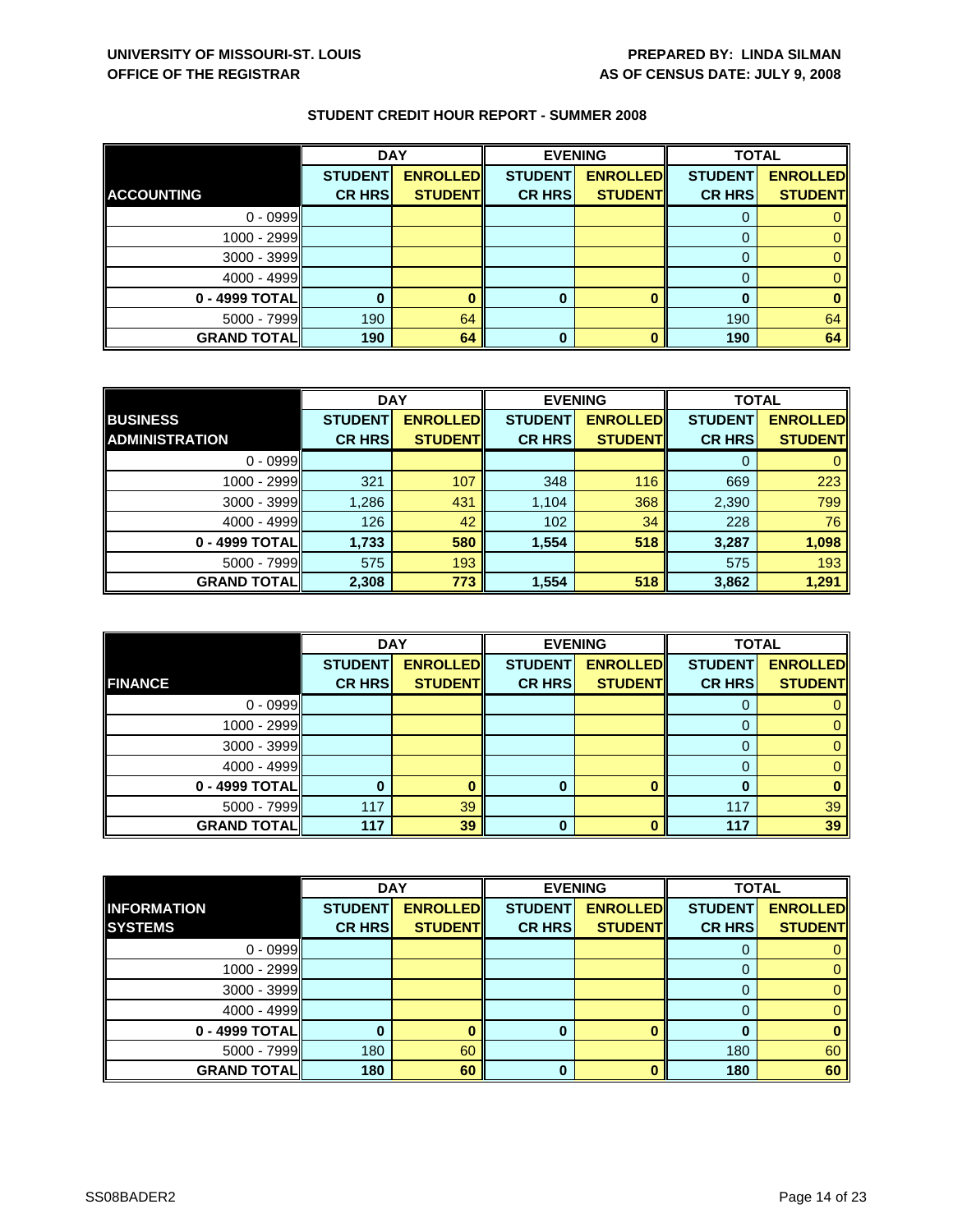| <b>LOGISTICS &amp;</b> | <b>DAY</b>     |                 |                | <b>EVENING</b>  | <b>TOTAL</b>   |                 |
|------------------------|----------------|-----------------|----------------|-----------------|----------------|-----------------|
| <b>OPERATIONS</b>      | <b>STUDENT</b> | <b>ENROLLED</b> | <b>STUDENT</b> | <b>ENROLLED</b> | <b>STUDENT</b> | <b>ENROLLED</b> |
| <b>IMANAGEMENT</b>     | <b>CR HRS</b>  | <b>STUDENT</b>  | <b>CR HRS</b>  | <b>STUDENT</b>  | <b>CR HRS</b>  | <b>STUDENT</b>  |
| $0 - 0999$             |                |                 |                |                 |                |                 |
| $1000 - 2999$          |                |                 |                |                 |                |                 |
| $3000 - 3999$          |                |                 |                |                 |                |                 |
| $4000 - 4999$          |                |                 |                |                 |                |                 |
| 0 - 4999 TOTAL         |                |                 | 0              |                 |                |                 |
| $5000 - 7999$          | 210            | 70              |                |                 | 210            | 70              |
| <b>GRAND TOTALI</b>    | 210            | 70              | 0              |                 | 210            | 70              |

|                    | <b>DAY</b>     |                 | <b>EVENING</b> |                 | <b>TOTAL</b>   |                 |
|--------------------|----------------|-----------------|----------------|-----------------|----------------|-----------------|
|                    | <b>STUDENT</b> | <b>ENROLLED</b> | <b>STUDENT</b> | <b>ENROLLED</b> | <b>STUDENT</b> | <b>ENROLLED</b> |
| <b>IMANAGEMENT</b> | <b>CR HRS</b>  | <b>STUDENT</b>  | <b>CR HRS</b>  | <b>STUDENT</b>  | <b>CR HRS</b>  | <b>STUDENT</b>  |
| $0 - 0999$         |                |                 |                |                 |                |                 |
| $1000 - 2999$      |                |                 |                |                 |                |                 |
| $3000 - 3999$      |                |                 |                |                 | O              |                 |
| $4000 - 4999$      |                |                 |                |                 |                |                 |
| 0 - 4999 TOTAL     |                |                 | 0              |                 | O              |                 |
| $5000 - 7999$      | 27             |                 |                |                 | 27             |                 |
| <b>GRAND TOTAL</b> | 27             |                 | O              |                 | 27             |                 |

|                            | <b>DAY</b>     |                 | <b>EVENING</b> |                 | <b>TOTAL</b>   |                 |
|----------------------------|----------------|-----------------|----------------|-----------------|----------------|-----------------|
| <b>MANAGEMENT</b>          | <b>STUDENT</b> | <b>ENROLLED</b> | <b>STUDENT</b> | <b>ENROLLED</b> | <b>STUDENT</b> | <b>ENROLLED</b> |
| <b>INFORMATION SYSTEMS</b> | <b>CR HRS</b>  | <b>STUDENT</b>  | <b>CR HRS</b>  | <b>STUDENT</b>  | <b>CR HRS</b>  | <b>STUDENT</b>  |
| $0 - 0999$                 |                |                 |                |                 |                |                 |
| 1000 - 2999                |                |                 |                |                 |                |                 |
| $3000 - 3999$              |                |                 |                |                 |                |                 |
| $4000 - 4999$              |                |                 |                |                 |                |                 |
| 0 - 4999 TOTAL             |                |                 |                | ∩               |                |                 |
| 5000 - 7999                |                |                 |                |                 |                |                 |
| <b>GRAND TOTAL</b>         |                |                 |                |                 |                |                 |

|                    | <b>DAY</b>     |                 |                | <b>EVENING</b>  | <b>TOTAL</b>   |                 |
|--------------------|----------------|-----------------|----------------|-----------------|----------------|-----------------|
|                    | <b>STUDENT</b> | <b>ENROLLED</b> | <b>STUDENT</b> | <b>ENROLLED</b> | <b>STUDENT</b> | <b>ENROLLED</b> |
| <b>MARKETING</b>   | <b>CR HRS</b>  | <b>STUDENT</b>  | <b>CR HRS</b>  | <b>STUDENT</b>  | <b>CR HRS</b>  | <b>STUDENT</b>  |
| $0 - 0999$         |                |                 |                |                 | O              |                 |
| $1000 - 2999$      |                |                 |                |                 | 0              | 0               |
| $3000 - 3999$      |                |                 |                |                 | 0              | 0               |
| $4000 - 4999$      |                |                 |                |                 |                | $\mathbf{0}$    |
| $0 - 4999$ TOTAL   |                |                 | 0              |                 | 0              | 0               |
| 5000 - 7999        | 102            | 34              |                |                 | 102            | 34              |
| <b>GRAND TOTAL</b> | 102            | 34              | ŋ              |                 | 102            | 34              |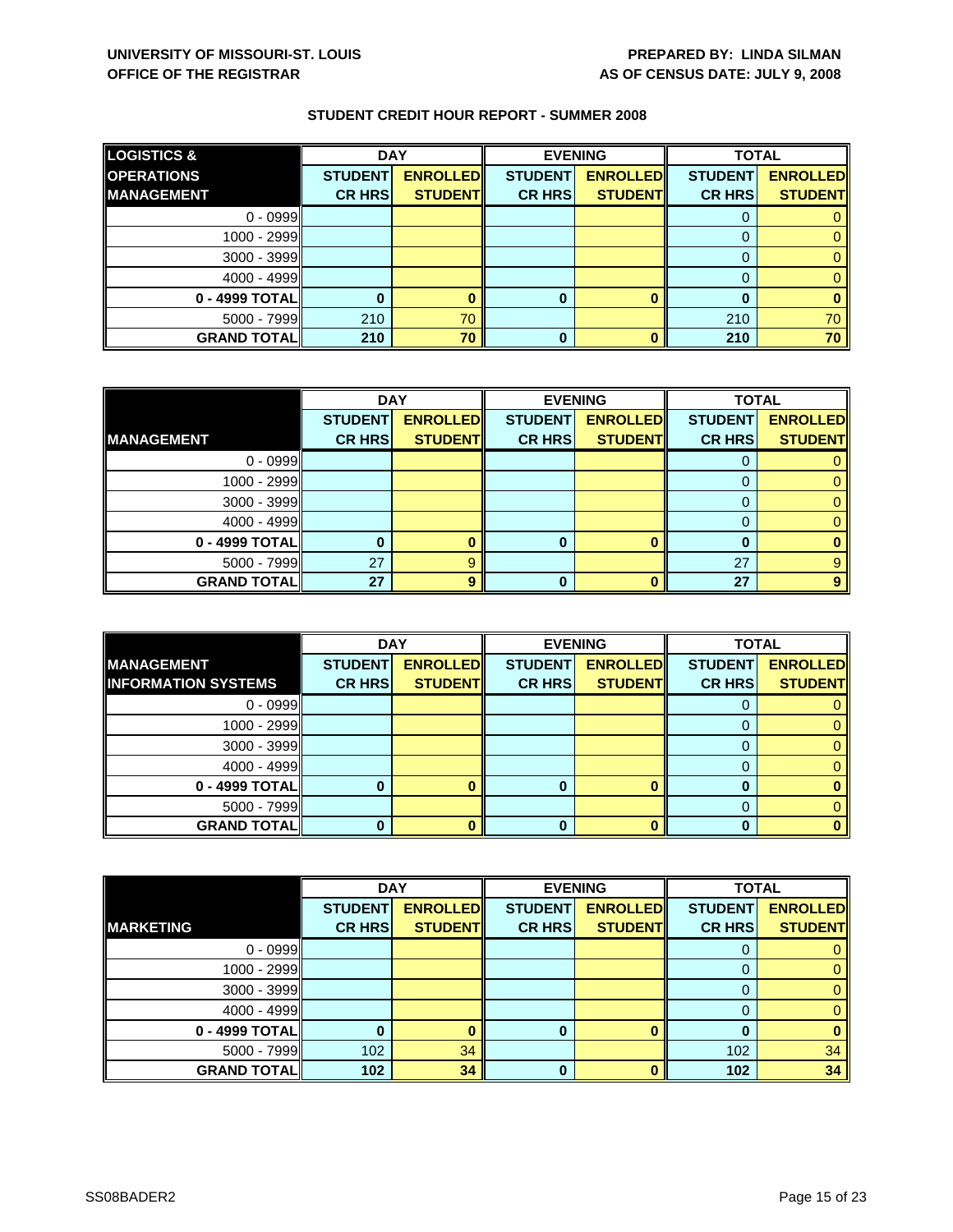|                    | <b>DAY</b>     |                 |                | <b>EVENING</b>  | <b>TOTAL</b>   |                 |
|--------------------|----------------|-----------------|----------------|-----------------|----------------|-----------------|
| <b>ADULT</b>       | <b>STUDENT</b> | <b>ENROLLED</b> | <b>STUDENT</b> | <b>ENROLLED</b> | <b>STUDENT</b> | <b>ENROLLED</b> |
| <b>EDUCATION</b>   | <b>CR HRS</b>  | <b>STUDENT</b>  | <b>CR HRS</b>  | <b>STUDENT</b>  | <b>CR HRS</b>  | <b>STUDENT</b>  |
| $0 - 0999$         |                |                 |                |                 |                |                 |
| $1000 - 2999$      |                |                 |                |                 |                |                 |
| $3000 - 3999$      |                |                 |                |                 |                |                 |
| $4000 - 4999$      |                |                 |                |                 |                |                 |
| $0 - 4999$ TOTAL   |                |                 | 0              |                 |                |                 |
| 5000 - 7999        | 36             | 12              |                |                 | 36             | 12 <sup>°</sup> |
| <b>GRAND TOTAL</b> | 36             | 12              | 0              |                 | 36             | 12              |

|                    | <b>DAY</b><br><b>EVENING</b> |                 |                | <b>TOTAL</b>    |                |                 |
|--------------------|------------------------------|-----------------|----------------|-----------------|----------------|-----------------|
| <b>COUNSELOR</b>   | <b>STUDENT</b>               | <b>ENROLLED</b> | <b>STUDENT</b> | <b>ENROLLED</b> | <b>STUDENT</b> | <b>ENROLLED</b> |
| <b>EDUCATION</b>   | <b>CR HRS</b>                | <b>STUDENT</b>  | <b>CR HRS</b>  | <b>STUDENT</b>  | <b>CR HRS</b>  | <b>STUDENT</b>  |
| $0 - 0999$         |                              |                 |                |                 |                |                 |
| 1000 - 2999        |                              |                 |                |                 | $\Omega$       |                 |
| $3000 - 3999$      | 33                           | 11              |                |                 | 33             |                 |
| $4000 - 4999$      |                              |                 |                |                 |                |                 |
| 0 - 4999 TOTAL     | 33                           | 11              | 0              | $\bf{0}$        | 33             |                 |
| $5000 - 7999$      | 554                          | 188             |                |                 | 554            | 188             |
| <b>GRAND TOTAL</b> | 587                          | 199             | 0              | O               | 587            | 199             |

|                        | <b>DAY</b>     |                 | <b>EVENING</b> |                 | <b>TOTAL</b>   |                 |
|------------------------|----------------|-----------------|----------------|-----------------|----------------|-----------------|
| <b>EARLY CHILDHOOD</b> | <b>STUDENT</b> | <b>ENROLLED</b> | <b>STUDENT</b> | <b>ENROLLED</b> | <b>STUDENT</b> | <b>ENROLLED</b> |
| <b>EDUCATION</b>       | <b>CR HRS</b>  | <b>STUDENT</b>  | <b>CR HRS</b>  | <b>STUDENT</b>  | <b>CR HRS</b>  | <b>STUDENT</b>  |
| $0 - 0999$             |                |                 |                |                 |                |                 |
| $1000 - 2999$          |                |                 |                |                 |                |                 |
| 3000 - 3999            | 33             | 22              |                |                 | 33             | 22              |
| $4000 - 4999$          | 3              |                 |                |                 | 3              |                 |
| 0 - 4999 TOTAL         | 36             | 23              | 0              |                 | 36             | 23              |
| $5000 - 7999$          |                |                 |                |                 |                |                 |
| <b>GRAND TOTAL</b>     | 37             | 24              | 0              |                 | 37             | 24              |

|                    | <b>DAY</b>     |                 |                | <b>EVENING</b>  |                | <b>TOTAL</b>    |  |
|--------------------|----------------|-----------------|----------------|-----------------|----------------|-----------------|--|
|                    | <b>STUDENT</b> | <b>ENROLLED</b> | <b>STUDENT</b> | <b>ENROLLED</b> | <b>STUDENT</b> | <b>ENROLLED</b> |  |
| <b>EDUCATION</b>   | <b>CR HRS</b>  | <b>STUDENT</b>  | <b>CR HRS</b>  | <b>STUDENT</b>  | <b>CR HRS</b>  | <b>STUDENT</b>  |  |
| $0 - 0999$         |                |                 |                |                 | 0              | 0               |  |
| 1000 - 2999        | 42             | 12              |                |                 | 42             | 12 <sup>1</sup> |  |
| $3000 - 3999$      |                |                 |                |                 | 0              | $\mathbf{0}$    |  |
| $4000 - 4999$      |                |                 |                |                 | 0              | $\mathbf{0}$    |  |
| 0 - 4999 TOTAL     | 42             | 12              | $\bf{0}$       |                 | 42             | 12 <sub>2</sub> |  |
| $5000 - 7999$      | 170            | 68              |                |                 | 170            | 68              |  |
| <b>GRAND TOTAL</b> | 212            | 80              | $\bf{0}$       | n               | 212            | 80              |  |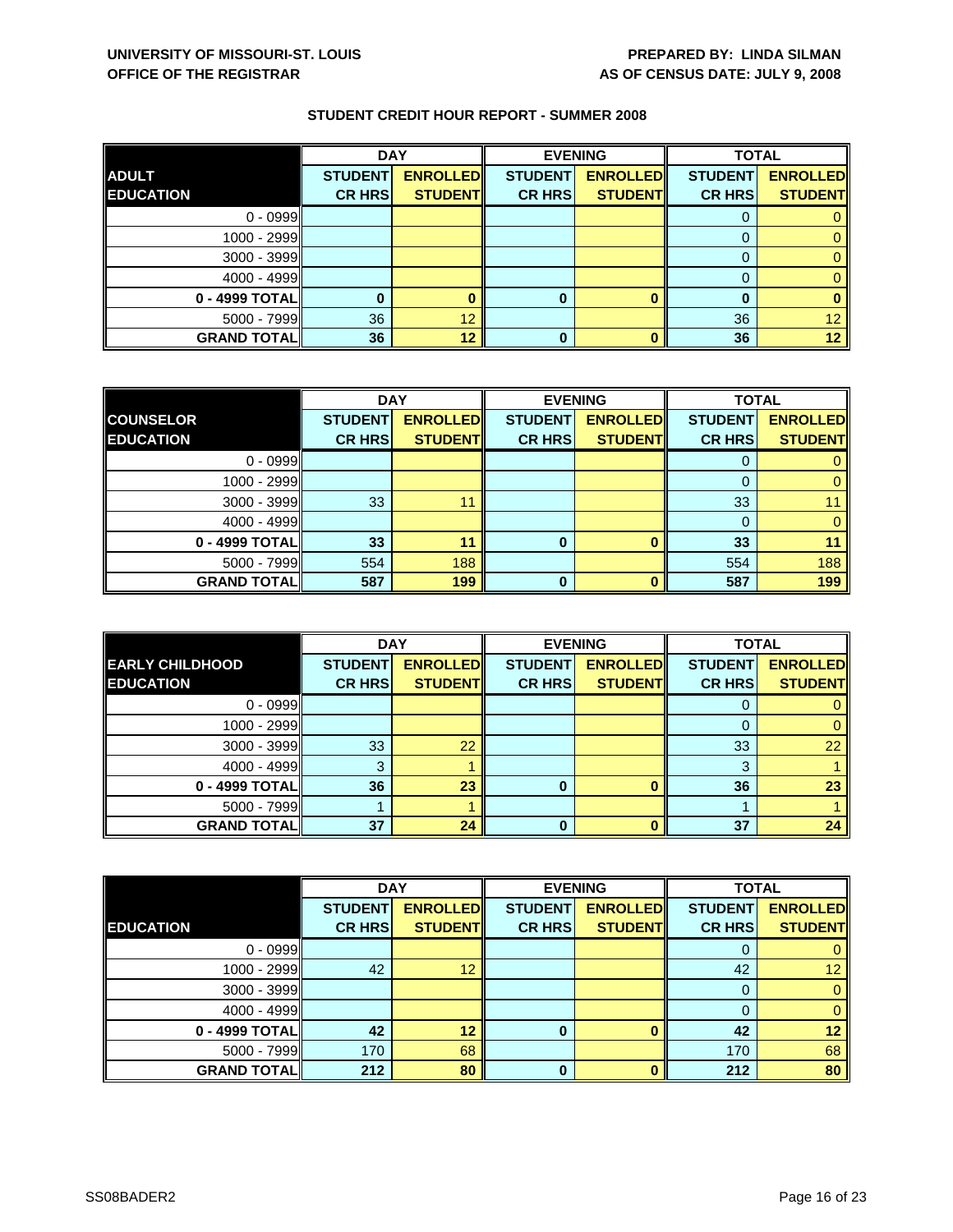|                       | <b>DAY</b>     |                 | <b>EVENING</b> |                 | <b>TOTAL</b>   |                 |
|-----------------------|----------------|-----------------|----------------|-----------------|----------------|-----------------|
| <b>EDUCATIONAL</b>    | <b>STUDENT</b> | <b>ENROLLED</b> | <b>STUDENT</b> | <b>ENROLLED</b> | <b>STUDENT</b> | <b>ENROLLED</b> |
| <b>ADMINISTRATION</b> | <b>CR HRS</b>  | <b>STUDENT</b>  | <b>CR HRS</b>  | <b>STUDENT</b>  | <b>CR HRS</b>  | <b>STUDENT</b>  |
| $0 - 0999$            |                |                 |                |                 |                |                 |
| 1000 - 2999           |                |                 |                |                 |                |                 |
| $3000 - 3999$         |                |                 |                |                 |                |                 |
| $4000 - 4999$         |                |                 |                |                 |                |                 |
| 0 - 4999 TOTAL        |                |                 | 0              |                 |                |                 |
| $5000 - 7999$         | 295            | 101             |                |                 | 295            | 101             |
| <b>GRAND TOTALI</b>   | 295            | 101             | 0              |                 | 295            | 101             |

|                    | <b>DAY</b>     |                 |                | <b>EVENING</b>  | <b>TOTAL</b>   |                 |
|--------------------|----------------|-----------------|----------------|-----------------|----------------|-----------------|
| <b>EDUCATIONAL</b> | <b>STUDENT</b> | <b>ENROLLED</b> | <b>STUDENT</b> | <b>ENROLLED</b> | <b>STUDENT</b> | <b>ENROLLED</b> |
| <b>FOUNDATIONS</b> | <b>CR HRS</b>  | <b>STUDENT</b>  | <b>CR HRS</b>  | <b>STUDENT</b>  | <b>CR HRS</b>  | <b>STUDENT</b>  |
| $0 - 0999$         |                |                 |                |                 |                |                 |
| 1000 - 2999        |                |                 |                |                 |                |                 |
| $3000 - 3999$      |                |                 |                |                 |                |                 |
| $4000 - 4999$      |                |                 |                |                 |                |                 |
| 0 - 4999 TOTAL     |                |                 |                |                 | O              |                 |
| $5000 - 7999$      |                |                 |                |                 | ≏              |                 |
| <b>GRAND TOTAL</b> |                |                 |                | ∩               | ≏              |                 |

|                                         | <b>DAY</b>                      |                                   | <b>EVENING</b>                  |                                   | <b>TOTAL</b>                    |                                   |
|-----------------------------------------|---------------------------------|-----------------------------------|---------------------------------|-----------------------------------|---------------------------------|-----------------------------------|
| <b>EDUCATIONAL</b><br><b>PSYCHOLOGY</b> | <b>STUDENT</b><br><b>CR HRS</b> | <b>ENROLLED</b><br><b>STUDENT</b> | <b>STUDENT</b><br><b>CR HRS</b> | <b>ENROLLED</b><br><b>STUDENT</b> | <b>STUDENT</b><br><b>CR HRS</b> | <b>ENROLLED</b><br><b>STUDENT</b> |
|                                         |                                 |                                   |                                 |                                   |                                 |                                   |
| $0 - 0999$                              |                                 |                                   |                                 |                                   |                                 |                                   |
| $1000 - 2999$                           | 6                               |                                   | 3                               |                                   | 9                               |                                   |
| $3000 - 3999$                           | 9                               |                                   | 3                               |                                   | 12                              |                                   |
| $4000 - 4999$                           |                                 |                                   |                                 |                                   |                                 |                                   |
| 0 - 4999 TOTAL                          | 15                              |                                   | 6                               |                                   | 21                              |                                   |
| $5000 - 7999$                           | 213                             | 64                                |                                 |                                   | 213                             | 64                                |
| <b>GRAND TOTAL</b>                      | 228                             | 69                                | 6                               |                                   | 234                             | 71                                |

|                    | <b>DAY</b>     |                 |                | <b>EVENING</b>  | <b>TOTAL</b>   |                 |
|--------------------|----------------|-----------------|----------------|-----------------|----------------|-----------------|
| <b>EDUCATIONAL</b> | <b>STUDENT</b> | <b>ENROLLED</b> | <b>STUDENT</b> | <b>ENROLLED</b> | <b>STUDENT</b> | <b>ENROLLED</b> |
| <b>RESEARCH</b>    | <b>CR HRS</b>  | <b>STUDENT</b>  | <b>CR HRS</b>  | <b>STUDENT</b>  | <b>CR HRS</b>  | <b>STUDENT</b>  |
| $0 - 0999$         |                |                 |                |                 | O              | 0               |
| 1000 - 2999        |                |                 |                |                 | 0              | $\mathbf{0}$    |
| $3000 - 3999$      |                |                 |                |                 | 0              | 0               |
| $4000 - 4999$      |                |                 |                |                 | 0              | $\mathbf{0}$    |
| 0 - 4999 TOTAL     |                |                 | 0              |                 | 0              | $\bf{0}$        |
| $5000 - 7999$      | 240            | 80              |                |                 | 240            | 80              |
| <b>GRAND TOTAL</b> | 240            | 80              | $\bf{0}$       |                 | 240            | 80              |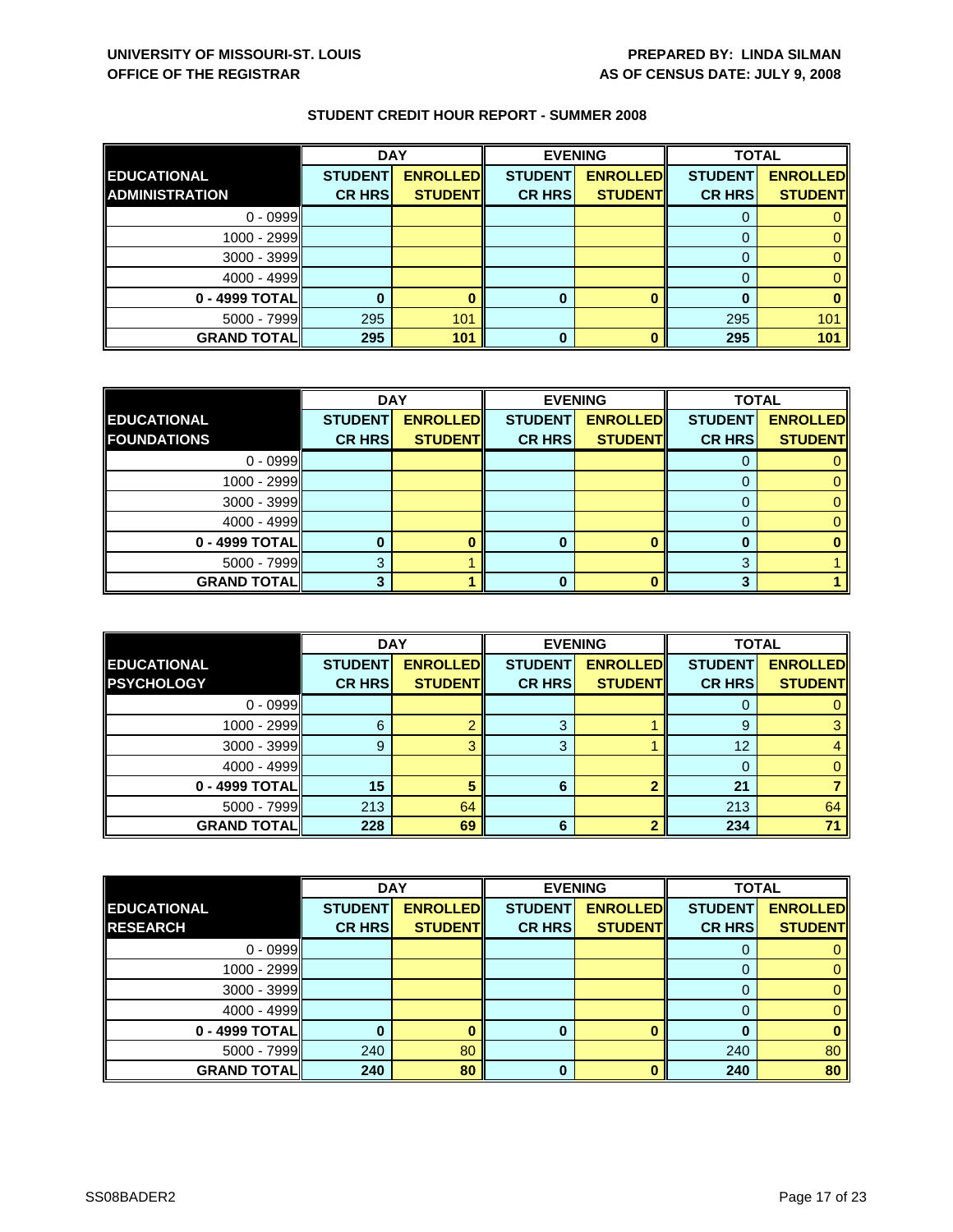|                    | <b>DAY</b>     |                 | <b>EVENING</b> |                 | <b>TOTAL</b>   |                 |
|--------------------|----------------|-----------------|----------------|-----------------|----------------|-----------------|
| <b>EDUCATIONAL</b> | <b>STUDENT</b> | <b>ENROLLED</b> | <b>STUDENT</b> | <b>ENROLLED</b> | <b>STUDENT</b> | <b>ENROLLED</b> |
| <b>TECHNOLOGY</b>  | <b>CR HRS</b>  | <b>STUDENT</b>  | <b>CR HRS</b>  | <b>STUDENT</b>  | <b>CR HRS</b>  | <b>STUDENT</b>  |
| $0 - 0999$         |                |                 |                |                 |                |                 |
| 1000 - 2999        |                |                 |                |                 |                |                 |
| $3000 - 3999$      |                |                 |                |                 |                |                 |
| $4000 - 4999$      |                |                 |                |                 |                |                 |
| 0 - 4999 TOTAL     |                |                 | 0              |                 |                |                 |
| $5000 - 7999$      | 48             | 16              |                |                 | 48             | 16              |
| <b>GRAND TOTAL</b> | 48             | 16              | 0              |                 | 48             | 16              |

|                    | <b>DAY</b>     |                 |                | <b>EVENING</b>  | <b>TOTAL</b>   |                 |
|--------------------|----------------|-----------------|----------------|-----------------|----------------|-----------------|
| <b>ELEMENTARY</b>  | <b>STUDENT</b> | <b>ENROLLED</b> | <b>STUDENT</b> | <b>ENROLLED</b> | <b>STUDENT</b> | <b>ENROLLED</b> |
| <b>EDUCATION</b>   | <b>CR HRS</b>  | <b>STUDENT</b>  | <b>CR HRS</b>  | <b>STUDENT</b>  | <b>CR HRS</b>  | <b>STUDENT</b>  |
| $0 - 0999$         |                |                 |                |                 |                |                 |
| $1000 - 2999$      |                |                 |                |                 | $\Omega$       |                 |
| $3000 - 3999$      | 378            | 126             | 60             | 20              | 438            | 146             |
| $4000 - 4999$      | 69             | 23              | 42             | 14              | 111            | 37              |
| 0 - 4999 TOTAL     | 447            | 149             | 102            | 34              | 549            | 183             |
| $5000 - 7999$      | 205            | 68              |                |                 | 205            | 68              |
| <b>GRAND TOTAL</b> | 652            | 217             | 102            | 34              | 754            | 251             |

|                         | <b>DAY</b>                      |                                   |                                 | <b>EVENING</b>                    | <b>TOTAL</b>                    |                                   |
|-------------------------|---------------------------------|-----------------------------------|---------------------------------|-----------------------------------|---------------------------------|-----------------------------------|
| <b>HIGHER EDUCATION</b> | <b>STUDENT</b><br><b>CR HRS</b> | <b>ENROLLED</b><br><b>STUDENT</b> | <b>STUDENT</b><br><b>CR HRS</b> | <b>ENROLLED</b><br><b>STUDENT</b> | <b>STUDENT</b><br><b>CR HRS</b> | <b>ENROLLED</b><br><b>STUDENT</b> |
|                         |                                 |                                   |                                 |                                   |                                 |                                   |
| $0 - 0999$              |                                 |                                   |                                 |                                   | O                               |                                   |
| 1000 - 2999             |                                 |                                   |                                 |                                   |                                 |                                   |
| $3000 - 3999$           |                                 |                                   |                                 |                                   |                                 |                                   |
| $4000 - 4999$           |                                 |                                   |                                 |                                   | 0                               |                                   |
| 0 - 4999 TOTAL          |                                 |                                   |                                 | ∩                                 |                                 |                                   |
| $5000 - 7999$           | 111                             | 37                                |                                 |                                   | 111                             | 37                                |
| <b>GRAND TOTAL</b>      | 111                             | 37                                | 0                               |                                   | 111                             | 37                                |

|                          | <b>DAY</b>     |                 |                | <b>EVENING</b>  | <b>TOTAL</b>   |                 |
|--------------------------|----------------|-----------------|----------------|-----------------|----------------|-----------------|
|                          | <b>STUDENT</b> | <b>ENROLLED</b> | <b>STUDENT</b> | <b>ENROLLED</b> | <b>STUDENT</b> | <b>ENROLLED</b> |
| <b>IMIDDLE EDUCATION</b> | <b>CR HRS</b>  | <b>STUDENT</b>  | <b>CR HRS</b>  | <b>STUDENT</b>  | <b>CR HRS</b>  | <b>STUDENT</b>  |
| $0 - 0999$               |                |                 |                |                 |                |                 |
| $1000 - 2999$            |                |                 |                |                 |                | 0               |
| $3000 - 3999$            |                |                 |                |                 | $\Omega$       |                 |
| $4000 - 4999$            |                |                 |                |                 | 0              |                 |
| 0 - 4999 TOTAL           |                |                 | n              |                 |                |                 |
| $5000 - 7999$            |                |                 |                |                 | 0              |                 |
| <b>GRAND TOTAL</b>       |                |                 |                |                 |                |                 |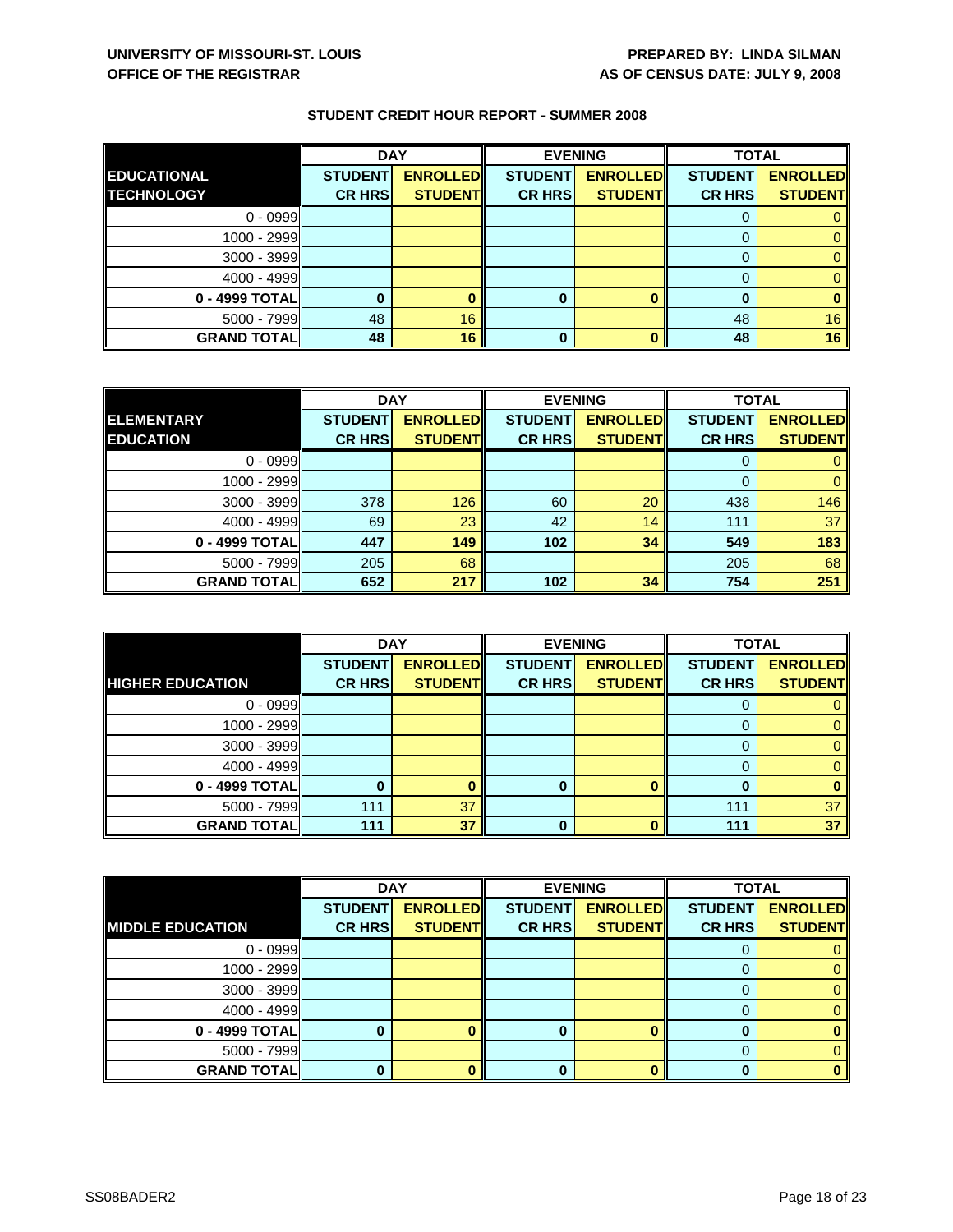|                    | <b>DAY</b>     |                 |                | <b>EVENING</b>  | <b>TOTAL</b>   |                 |
|--------------------|----------------|-----------------|----------------|-----------------|----------------|-----------------|
| <b>PHYSICAL</b>    | <b>STUDENT</b> | <b>ENROLLED</b> | <b>STUDENT</b> | <b>ENROLLED</b> | <b>STUDENT</b> | <b>ENROLLED</b> |
| <b>EDUCATION</b>   | <b>CR HRS</b>  | <b>STUDENT</b>  | <b>CR HRS</b>  | <b>STUDENT</b>  | <b>CR HRS</b>  | <b>STUDENT</b>  |
| $0 - 0999$         |                |                 |                |                 |                |                 |
| 1000 - 2999        |                |                 |                |                 |                |                 |
| $3000 - 3999$      | 159            | 48              |                |                 | 159            | 48              |
| $4000 - 4999$      |                |                 |                |                 | 0              |                 |
| 0 - 4999 TOTAL     | 159            | 48              | 0              |                 | 159            | 48              |
| $5000 - 7999$      | 13             | 5               |                |                 | 13             | 5               |
| <b>GRAND TOTAL</b> | 172            | 53              | 0              |                 | 172            | 53              |

|                    | <b>DAY</b>     |                 |                | <b>EVENING</b>  | <b>TOTAL</b>   |                 |
|--------------------|----------------|-----------------|----------------|-----------------|----------------|-----------------|
| <b>SECONDARY</b>   | <b>STUDENT</b> | <b>ENROLLED</b> | <b>STUDENT</b> | <b>ENROLLED</b> | <b>STUDENT</b> | <b>ENROLLED</b> |
| <b>EDUCATION</b>   | <b>CR HRS</b>  | <b>STUDENT</b>  | <b>CR HRS</b>  | <b>STUDENT</b>  | <b>CR HRS</b>  | <b>STUDENT</b>  |
| $0 - 0999$         |                |                 |                |                 |                |                 |
| $1000 - 2999$      |                |                 |                |                 | $\mathbf{O}$   |                 |
| $3000 - 3999$      |                |                 |                |                 | O              |                 |
| $4000 - 4999$      | 12             |                 |                |                 | 12             |                 |
| 0 - 4999 TOTAL     | 12             |                 | 0              |                 | 12             |                 |
| $5000 - 7999$      | 116            | 39              |                |                 | 116            | 39              |
| <b>GRAND TOTAL</b> | 128            | 43              | O              |                 | 128            | 43              |

|                    | <b>DAY</b>     |                 |                | <b>EVENING</b>  | <b>TOTAL</b>   |                 |
|--------------------|----------------|-----------------|----------------|-----------------|----------------|-----------------|
| <b>SPECIAL</b>     | <b>STUDENT</b> | <b>ENROLLED</b> | <b>STUDENT</b> | <b>ENROLLED</b> | <b>STUDENT</b> | <b>ENROLLED</b> |
| <b>EDUCATION</b>   | <b>CR HRS</b>  | <b>STUDENT</b>  | <b>CR HRS</b>  | <b>STUDENT</b>  | <b>CR HRS</b>  | <b>STUDENT</b>  |
| $0 - 0999$         |                |                 |                |                 |                |                 |
| $1000 - 2999$      |                |                 |                |                 | 0              |                 |
| $3000 - 3999$      |                |                 |                |                 | $\Omega$       |                 |
| $4000 - 4999$      | 45             | 15              | 9              | 2               | 54             | 18              |
| 0 - 4999 TOTAL     | 45             | 15              | 9              | 2               | 54             | 18              |
| $5000 - 7999$      | 57             | 19              |                |                 | 57             | 19              |
| <b>GRAND TOTAL</b> | 102            | 34              | 9              |                 | 111            | 37              |

|                    | <b>DAY</b>     |                 | <b>EVENING</b>  | <b>TOTAL</b>    |                |                 |
|--------------------|----------------|-----------------|-----------------|-----------------|----------------|-----------------|
| <b>TEACHER</b>     | <b>STUDENT</b> | <b>ENROLLED</b> | <b>STUDENT</b>  | <b>ENROLLED</b> | <b>STUDENT</b> | <b>ENROLLED</b> |
| <b>EDUCATION</b>   | <b>CR HRS</b>  | <b>STUDENT</b>  | <b>CR HRS</b>   | <b>STUDENT</b>  | <b>CR HRS</b>  | <b>STUDENT</b>  |
| $0 - 0999$         |                |                 |                 |                 | 0              | $\mathbf{0}$    |
| 1000 - 2999        | 171            | 57              | 12 <sup>2</sup> | 4               | 183            | 61              |
| $3000 - 3999$      | 285            | 95              | 87              | 29              | 372            | 124             |
| 4000 - 4999        | 3              |                 | 69              | 23              | 72             | 24              |
| 0 - 4999 TOTAL     | 459            | 153             | 168             | 56              | 627            | 209             |
| 5000 - 7999        | 679            | 218             |                 |                 | 679            | 218             |
| <b>GRAND TOTAL</b> | 1,138          | 371             | 168             | 56              | 1,306          | 427             |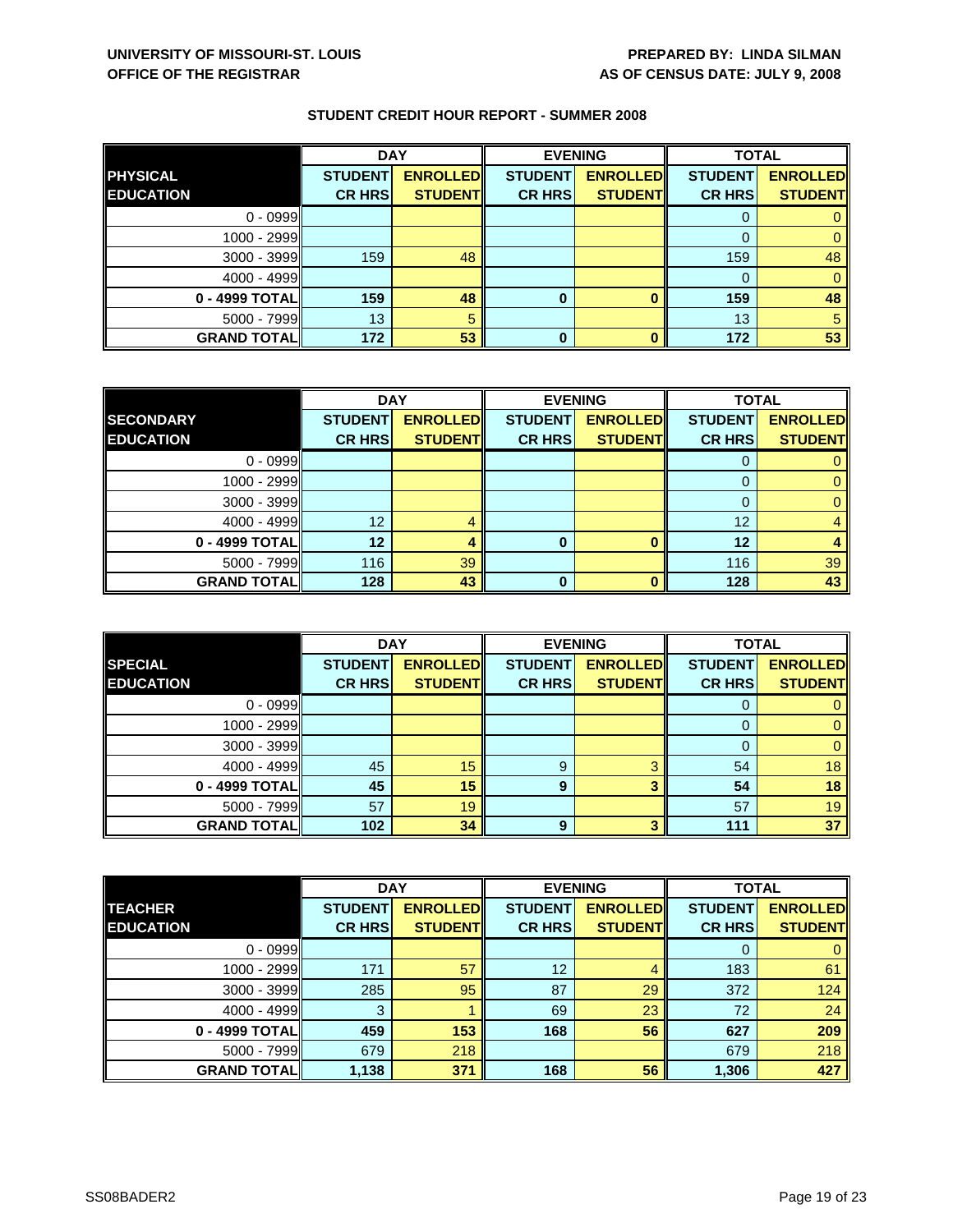|                           | <b>DAY</b>     |                 | <b>EVENING</b> |                 | <b>TOTAL</b>   |                 |
|---------------------------|----------------|-----------------|----------------|-----------------|----------------|-----------------|
| <b>TOTAL COLLEGE OF</b>   | <b>STUDENT</b> | <b>ENROLLED</b> | <b>STUDENT</b> | <b>ENROLLED</b> | <b>STUDENT</b> | <b>ENROLLED</b> |
| <b>ARTS &amp; SCIENCE</b> | <b>CR HRS</b>  | <b>STUDENT</b>  | <b>CR HRS</b>  | <b>STUDENT</b>  | <b>CR HRS</b>  | <b>STUDENT</b>  |
| $0 - 0999$                |                |                 | 0              |                 |                |                 |
| 1000 - 2999               | 5,102          | 1,549           | 2,282          | 717             | 7,384          | 2,266           |
| $3000 - 3999$             | 1,329          | 446             | 246            | 82              | 1,575          | 528             |
| $4000 - 4999$             | 464            | 173             | 464            | 155             | 928            | 328             |
| 0 - 4999 TOTALI           | 6,895          | 2,168           | 2,992          | 954             | 9,887          | 3,122           |
| $5000 - 7999$             | 1,020          | 413             | 0              |                 | 1,020          | 413             |
| <b>GRAND TOTAL</b>        | 7,915          | 2,581           | 2,992          | 954             | 10,907         | 3,535           |

|                                | <b>DAY</b>     |                 |                | <b>EVENING</b>  | <b>TOTAL</b>   |                 |
|--------------------------------|----------------|-----------------|----------------|-----------------|----------------|-----------------|
| <b>TOTAL COLLEGE OF</b>        | <b>STUDENT</b> | <b>ENROLLED</b> | <b>STUDENT</b> | <b>ENROLLED</b> | <b>STUDENT</b> | <b>ENROLLED</b> |
| <b>BUSINESS ADMINISTRATION</b> | <b>CR HRS</b>  | <b>STUDENT</b>  | <b>CR HRS</b>  | <b>STUDENT</b>  | <b>CR HRS</b>  | <b>STUDENT</b>  |
| $0 - 0999$                     |                |                 | 0              |                 |                |                 |
| 1000 - 2999                    | 321            | 107             | 348            | 116             | 669            | 223             |
| $3000 - 3999$                  | 1,286          | 431             | 1,104          | 368             | 2,390          | 799             |
| $4000 - 4999$                  | 126            | 42              | 102            | 34              | 228            | 76              |
| 0 - 4999 TOTAL                 | 1,733          | 580             | 1,554          | 518             | 3,287          | 1,098           |
| $5000 - 7999$                  | 1,401          | 469             | 0              |                 | 1,401          | 469             |
| <b>GRAND TOTAL</b>             | 3,134          | 1,049           | 1,554          | 518             | 4,688          | 1,567           |

|                                             | <b>DAY</b>     |                                    |                | <b>EVENING</b>                    | <b>TOTAL</b>   |                                   |
|---------------------------------------------|----------------|------------------------------------|----------------|-----------------------------------|----------------|-----------------------------------|
| <b>TOTAL COLLEGE OF</b><br><b>EDUCATION</b> | <b>STUDENT</b> | <b>ENROLLED</b><br><b>STUDENTI</b> | <b>STUDENT</b> | <b>ENROLLED</b><br><b>STUDENT</b> | <b>STUDENT</b> | <b>ENROLLED</b><br><b>STUDENT</b> |
|                                             | <b>CR HRS</b>  |                                    | <b>CR HRS</b>  |                                   | <b>CR HRS</b>  |                                   |
| $0 - 0999$                                  |                |                                    | 0              |                                   | U              |                                   |
| $1000 - 2999$                               | 219            | 71                                 | 15             | 5                                 | 234            | 76                                |
| $3000 - 3999$                               | 897            | 305                                | 150            | 50                                | 1,047          | 355                               |
| $4000 - 4999$                               | 132            | 44                                 | 120            | 40                                | 252            | 84                                |
| 0 - 4999 TOTAL                              | 1,248          | 420                                | 285            | 95                                | 1,533          | 515                               |
| $5000 - 7999$                               | 2,741          | 917                                | 0              |                                   | 2,741          | 917                               |
| <b>GRAND TOTALI</b>                         | 3,989          | 1,337                              | 285            | 95                                | 4,274          | 1,432                             |

|                              | <b>DAY</b>     |                 |                | <b>EVENING</b>  | <b>TOTAL</b>   |                 |
|------------------------------|----------------|-----------------|----------------|-----------------|----------------|-----------------|
| <b>TOTAL COLLEGE OF</b>      | <b>STUDENT</b> | <b>ENROLLED</b> | <b>STUDENT</b> | <b>ENROLLED</b> | <b>STUDENT</b> | <b>ENROLLED</b> |
| <b>FINE ARTS &amp; COMM.</b> | <b>CR HRS</b>  | <b>STUDENT</b>  | <b>CR HRS</b>  | <b>STUDENT</b>  | <b>CR HRS</b>  | <b>STUDENT</b>  |
| $0 - 0999$                   |                |                 | 0              |                 | O              | 0               |
| 1000 - 2999                  | 1,194          | 398             | 39             | 13              | 1,233          | 411             |
| 3000 - 3999                  | 510            | 166             | 0              |                 | 510            | 166             |
| $4000 - 4999$                | 141            | 42              | 0              |                 | 141            | 42              |
| 0 - 4999 TOTAL               | 1,845          | 606             | 39             | 13              | 1,884          | 619             |
| $5000 - 7999$                | 89             | 30              | 0              |                 | 89             | 30              |
| <b>GRAND TOTAL</b>           | 1,934          | 636             | 39             | 13              | 1,973          | 649             |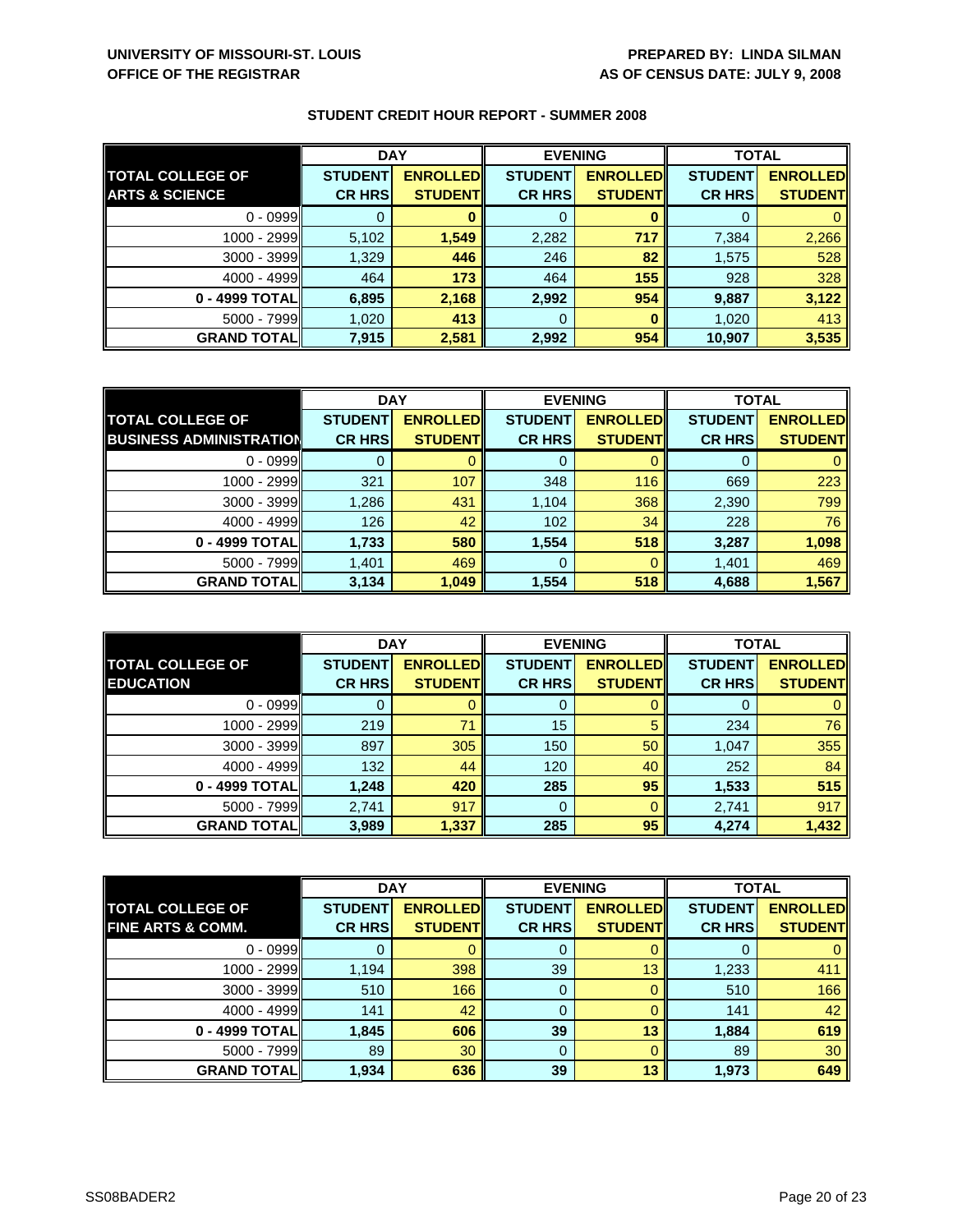| <b>STUDENT CREDIT HOUR REPORT - SUMMER 2008</b> |  |
|-------------------------------------------------|--|
|-------------------------------------------------|--|

|                             | <b>DAY</b>     |                 | <b>EVENING</b> |                 |                | <b>TOTAL</b>    |  |
|-----------------------------|----------------|-----------------|----------------|-----------------|----------------|-----------------|--|
| UMSL/WU ENGINEERING         | <b>STUDENT</b> | <b>ENROLLED</b> | <b>STUDENT</b> | <b>ENROLLED</b> | <b>STUDENT</b> | <b>ENROLLED</b> |  |
| <b>PRE-ENGINEERING INC</b>  | <b>CR HRS</b>  | <b>STUDENT</b>  | <b>CR HRS</b>  | <b>STUDENT</b>  | <b>CR HRS</b>  | <b>STUDENT</b>  |  |
| 0 - 0999 Pre-Engineering    |                |                 |                |                 |                |                 |  |
| 1000 - 2999 Pre-Engineering |                |                 |                |                 | $\Omega$       |                 |  |
| $0 - 0999$                  |                |                 |                |                 | $\Omega$       |                 |  |
| 1000 - 2999                 |                |                 | 48             | 16              | 48             | 16              |  |
| $3000 - 3999$               |                |                 | 316            | 106             | 316            | 106             |  |
| $4000 - 4999$               |                |                 | 213            | 84              | 213            | 84              |  |
| 0 - 4999 TOTAL              |                |                 | 577            | 206             | 577            | 206             |  |
| $5000 - 7999$               |                |                 |                |                 | $\Omega$       |                 |  |
| <b>GRAND TOTAL</b>          | 0              |                 | 577            | 206             | 577            | 206             |  |

|                         | <b>DAY</b>     |                 | <b>EVENING</b> |                 | <b>TOTAL</b>   |                 |
|-------------------------|----------------|-----------------|----------------|-----------------|----------------|-----------------|
| <b>TOTAL COLLEGE OF</b> | <b>STUDENT</b> | <b>ENROLLED</b> | <b>STUDENT</b> | <b>ENROLLED</b> | <b>STUDENT</b> | <b>ENROLLED</b> |
| <b>NURSING</b>          | <b>CR HRS</b>  | <b>STUDENT</b>  | <b>CR HRS</b>  | <b>STUDENT</b>  | <b>CR HRS</b>  | <b>STUDENT</b>  |
| $0 - 0999$              |                |                 |                |                 |                |                 |
| 1000 - 2999II           | 30             | 10              |                |                 | 30             | 10              |
| $3000 - 3999$           | 807            | 240             | 54             | 18              | 861            | 258             |
| $4000 - 4999$           | 691            | 185             | 160            | 32              | 851            | 217             |
| 0 - 4999 TOTAL          | 1,528          | 435             | 214            | 50              | 1,742          | 485             |
| $5000 - 7999$           | 671            | 215             |                |                 | 671            | 215             |
| <b>GRAND TOTAL</b>      | 2,199          | 650             | 214            | 50              | 2,413          | 700             |

|                         | <b>DAY</b>     |                 |                | <b>EVENING</b>  | <b>TOTAL</b>   |                 |
|-------------------------|----------------|-----------------|----------------|-----------------|----------------|-----------------|
| <b>TOTAL COLLEGE OF</b> | <b>STUDENT</b> | <b>ENROLLED</b> | <b>STUDENT</b> | <b>ENROLLED</b> | <b>STUDENT</b> | <b>ENROLLED</b> |
| <b>OPTOMETRY</b>        | <b>CR HRS</b>  | <b>STUDENT</b>  | <b>CR HRS</b>  | <b>STUDENT</b>  | <b>CR HRS</b>  | <b>STUDENT</b>  |
| $0 - 0999$              |                |                 |                |                 |                |                 |
| 1000 - 2999             |                |                 |                |                 |                |                 |
| $3000 - 3999$           |                |                 |                |                 |                |                 |
| $4000 - 4999$           |                |                 |                |                 |                |                 |
| 0 - 4999 TOTAL          |                |                 | 0              |                 |                |                 |
| $5000 - 7999$           | 602            | 124             |                |                 | 602            | 124             |
| <b>GRAND TOTAL</b>      | 602            | 124             | U              |                 | 602            | 124             |

|                    | <b>DAY</b><br><b>EVENING</b> |                 |                | <b>TOTAL</b>    |                |                 |
|--------------------|------------------------------|-----------------|----------------|-----------------|----------------|-----------------|
| <b>TOTAL</b>       | <b>STUDENT</b>               | <b>ENROLLED</b> | <b>STUDENT</b> | <b>ENROLLED</b> | <b>STUDENT</b> | <b>ENROLLED</b> |
| <b>GRADUATE</b>    | <b>CR HRS</b>                | <b>STUDENTI</b> | <b>CR HRS</b>  | <b>STUDENT</b>  | <b>CR HRS</b>  | <b>STUDENT</b>  |
| $0 - 0999$         |                              |                 |                |                 |                |                 |
| 1000 - 2999        |                              |                 |                |                 |                |                 |
| 3000 - 3999        |                              |                 |                |                 |                |                 |
| $4000 - 4999$      |                              |                 |                |                 |                |                 |
| 0 - 4999 TOTAL     | 0                            |                 | 0              |                 |                |                 |
| $5000 - 7999$      | 98                           | 38              |                |                 | 98             | 38              |
| <b>GRAND TOTAL</b> | 98                           | 38              | 0              |                 | 98             | 38              |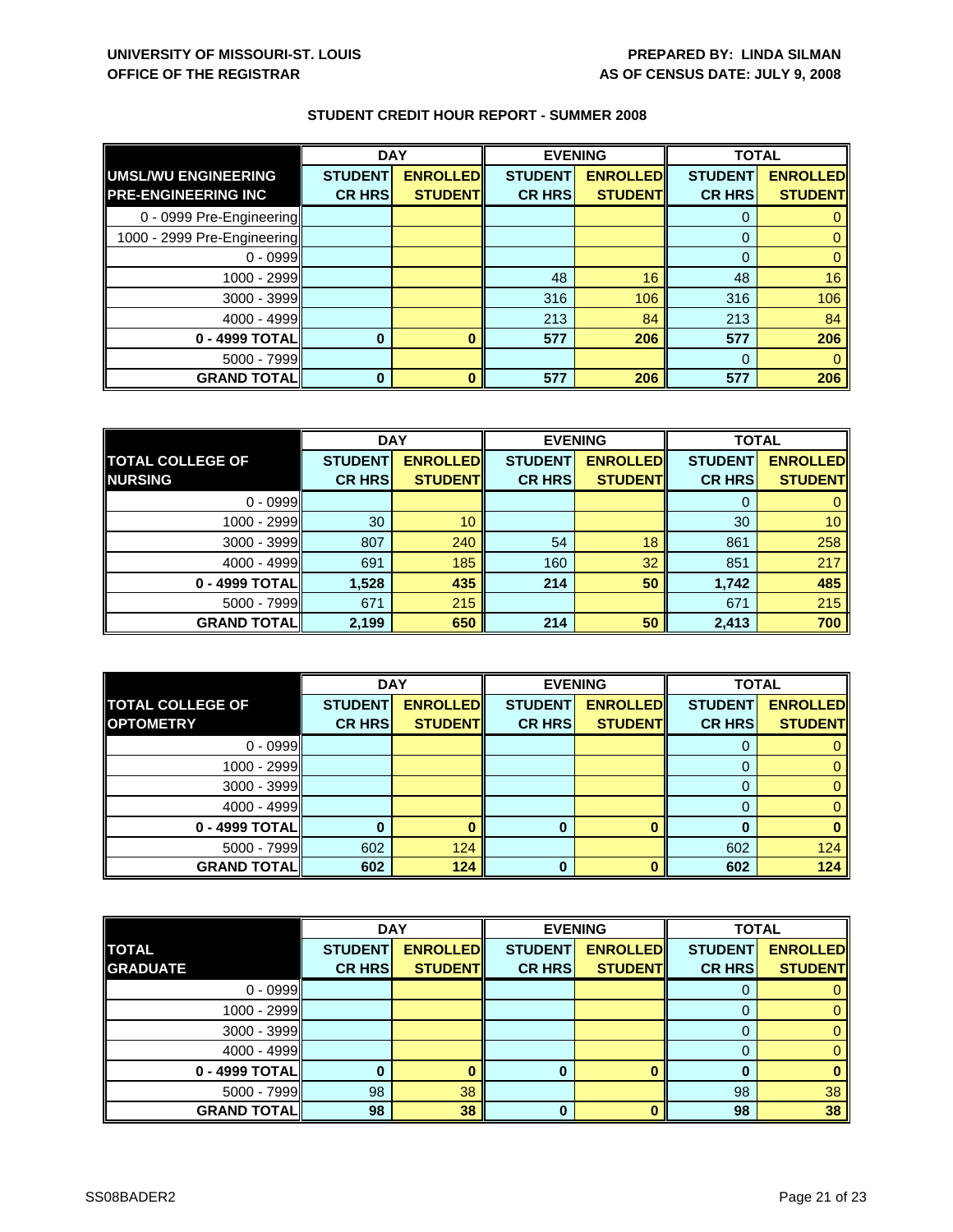|                         | <b>DAY</b>     |                 | <b>EVENING</b> |                 | <b>TOTAL</b>   |                 |
|-------------------------|----------------|-----------------|----------------|-----------------|----------------|-----------------|
| TOTAL AIR &             | <b>STUDENT</b> | <b>ENROLLED</b> | <b>STUDENT</b> | <b>ENROLLED</b> | <b>STUDENT</b> | <b>ENROLLED</b> |
| <b>MILITARY SCIENCE</b> | <b>CR HRS</b>  | <b>STUDENT</b>  | <b>CR HRS</b>  | <b>STUDENT</b>  | <b>CR HRS</b>  | <b>STUDENT</b>  |
| $0 - 0999$              |                |                 |                |                 |                |                 |
| 1000 - 2999             |                |                 |                |                 |                |                 |
| $3000 - 3999$           |                |                 |                |                 |                |                 |
| $4000 - 4999$           |                |                 |                |                 |                |                 |
| 0 - 4999 TOTAL          |                |                 |                |                 |                |                 |
| 5000 - 7999             |                |                 |                |                 |                |                 |
| <b>GRAND TOTAL</b>      |                |                 |                |                 |                |                 |

|                    | <b>DAY</b>     |                 |                | <b>EVENING</b>  | <b>TOTAL</b>   |                 |
|--------------------|----------------|-----------------|----------------|-----------------|----------------|-----------------|
|                    | <b>STUDENT</b> | <b>ENROLLED</b> | <b>STUDENT</b> | <b>ENROLLED</b> | <b>STUDENT</b> | <b>ENROLLED</b> |
| <b>TOTAL CO-OP</b> | <b>CR HRS</b>  | <b>STUDENT</b>  | <b>CR HRS</b>  | <b>STUDENT</b>  | <b>CR HRS</b>  | <b>STUDENT</b>  |
| $0 - 0999$         |                |                 |                |                 |                |                 |
| $1000 - 2999$      |                |                 |                |                 | O              |                 |
| $3000 - 3999$      | 42             |                 |                |                 | 42             |                 |
| $4000 - 4999$      | З              |                 |                |                 | 3              |                 |
| 0 - 4999 TOTAL     | 45             |                 | 0              |                 | 45             |                 |
| $5000 - 7999$      | 259            | 88              |                |                 | 259            | 88              |
| <b>GRAND TOTAL</b> | 304            | 96              | 0              |                 | 304            | 96              |

|                        | <b>DAY</b>                      |                                    | <b>EVENING</b>                  |                                    | <b>TOTAL</b>                    |                                   |
|------------------------|---------------------------------|------------------------------------|---------------------------------|------------------------------------|---------------------------------|-----------------------------------|
| <b>TOTAL ON CAMPUS</b> | <b>STUDENT</b><br><b>CR HRS</b> | <b>ENROLLED</b><br><b>STUDENTI</b> | <b>STUDENT</b><br><b>CR HRS</b> | <b>ENROLLED</b><br><b>STUDENTI</b> | <b>STUDENT</b><br><b>CR HRS</b> | <b>ENROLLED</b><br><b>STUDENT</b> |
|                        |                                 |                                    |                                 |                                    |                                 |                                   |
| $0 - 0999$             |                                 |                                    | 0                               |                                    | O                               |                                   |
| 1000 - 2999            | 6,866                           | 2,135                              | 2,732                           | 867                                | 9,598                           | 3,002                             |
| $3000 - 3999$          | 4,871                           | 1,595                              | 1,870                           | 624                                | 6,741                           | 2,219                             |
| $4000 - 4999$          | 1,557                           | 487                                | 1,059                           | 345                                | 2,616                           | 832                               |
| 0 - 4999 TOTALI        | 13,294                          | 4,217                              | 5,661                           | 1,836                              | 18,955                          | 6,053                             |
| $5000 - 7999$          | 6,881                           | 2,294                              | 0                               | $\Omega$                           | 6,881                           | 2,294                             |
| <b>GRAND TOTALI</b>    | 20,175                          | 6,511                              | 5,661                           | 1,836                              | 25,836                          | 8,347                             |

| <b>TOTAL OFF CAMPUS</b> | <b>DAY</b>     |                 | <b>EVENING</b> |                 | <b>TOTAL</b>   |                 |
|-------------------------|----------------|-----------------|----------------|-----------------|----------------|-----------------|
| <b>CREDIT HOURS BY</b>  | <b>STUDENT</b> | <b>ENROLLED</b> | <b>STUDENT</b> | <b>ENROLLED</b> | <b>STUDENT</b> | <b>ENROLLED</b> |
| <b>COURSE LEVEL</b>     | <b>CR HRS</b>  | <b>STUDENT</b>  | <b>CR HRS</b>  | <b>STUDENT</b>  | <b>CR HRS</b>  | <b>STUDENT</b>  |
| $0 - 0999$              | 3              |                 |                |                 | 3              | 2               |
| 1000 - 2999             | 624            | 208             |                |                 | 624            | 208             |
| 3000 - 3999             | 417            | 139             |                |                 | 417            | 139             |
| $4000 - 4999$           | 233            | 78              |                |                 | 233            | 78              |
| 0 - 4999 TOTALI         | 1.277          | 427             | 0              |                 | 1,277          | 427             |
| $5000 - 7999$           | 1,682          | 580             |                |                 | 1,682          | 580             |
| <b>GRAND TOTAL</b>      | 2,959          | 1,007           | $\Omega$       | n               | 2,959          | 1,007           |